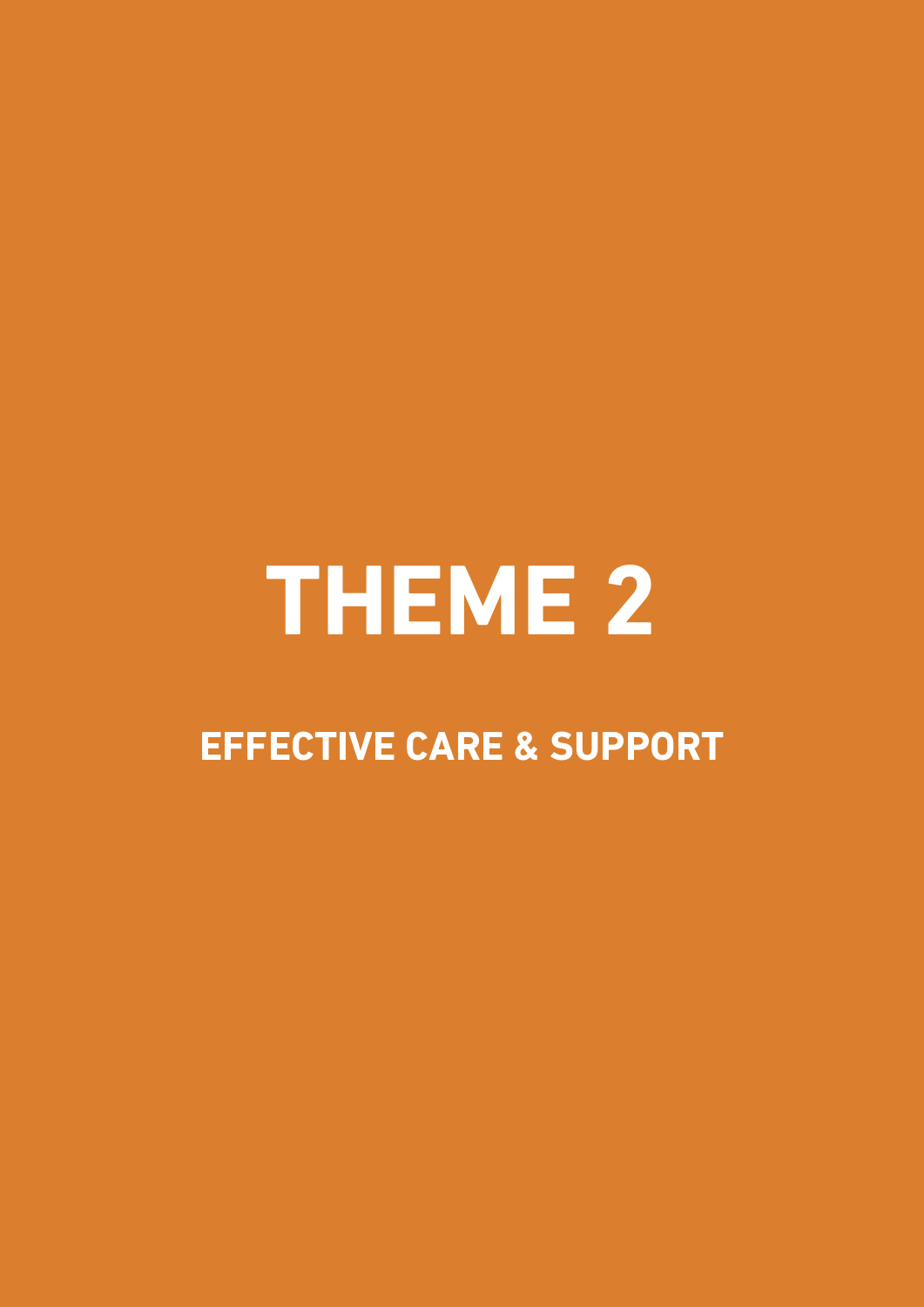# **Theme 2 Effective Care & Support**

# **Aim 1**

# **Mental health care reflects national and international evidence of what is known to achieve best clinical outcomes for service users.**

#### **Indicator 1.1**

**Mental health care is based on current and best available practice supported by evidencebased policies, procedures and guidelines and the knowledge and experience of staff and service users.**

Please read this indicator in accordance with Theme 4, indicator 2.2

#### **These are the features you need to have in place to meet the indicator.**

- **1.** The policies, procedures and guidelines of the service incorporate relevant legislation<sup>1</sup>, evidence-based best practice and clinical guidelines and national clinical programmes, in accordance with the *Mental Health Act 2001 (Approved Centres) Regulations 2006*<sup>2</sup> *,*  Rules<sup>3</sup> and Codes of Practice<sup>4</sup>, and the HSE National Framework for developing Policies, *Procedures, Protocols and Guidelines, 2016.*
- **2.** All national and CHO area policies and procedures are adopted and appropriate to the local service, the service user profile and guide the practice in place. Throughout this document, where a policy or procedure is referred to, the minimum requirements of the policy are included.

*1. Primary Legislation – Mental Health Act, 2001; Mental Health Act 2008; Mental Health (Amendment) Act 2015; Mental Health Act 2001 (Authorised Officer) Regulations 2006 S.I. No 550 of 2006; and Mental Health Act 2001 (Approved Centres) Regulations 2006 S.I. No 551 of 2006 2. Mental Health Act 2001 (Approved Centres) Regulations 2006 S.I. No S.I. No 551 of 2006 3. Mental Health Commission Rules: Mental Health Commission Rules Governing the Use of Electro-Convulsive Therapy; Mental Health Commission Rules Governing the Use of Seclusion and Mechanical Means of Bodily Restraint (Version 2) Mental Health Commission Addendum to the Rules Governing the Use of Seclusion and Mechanical Means of Bodily Restraint (Version 2) 4. Mental Health Commission Codes of Practice: Mental Health Commission Code of Practice on Admission, Transfer and Discharge to and from an Approved Centre Mental Health Commission Code of Practice on Admission of Children under the Mental Health Act 2001 Mental Health Commission Code of Practice on Notification of Deaths and Incident Reporting Mental Health Commission Addendum to the Code of Practice on Notification of Deaths and Incident Reporting Mental Health Commission Code of Practice on Guidance for Persons working in Mental Health Services for People with Intellectual Disabilities Mental Health Commission Code of Practice on Use of Electro-Convulsive Therapy for Voluntary Patients Mental Health Commission Code of Practice on Use of Physical Restraint in Approved Centres*

**\*\*\*\*\*\*\*\*\*\*\*\*\*\***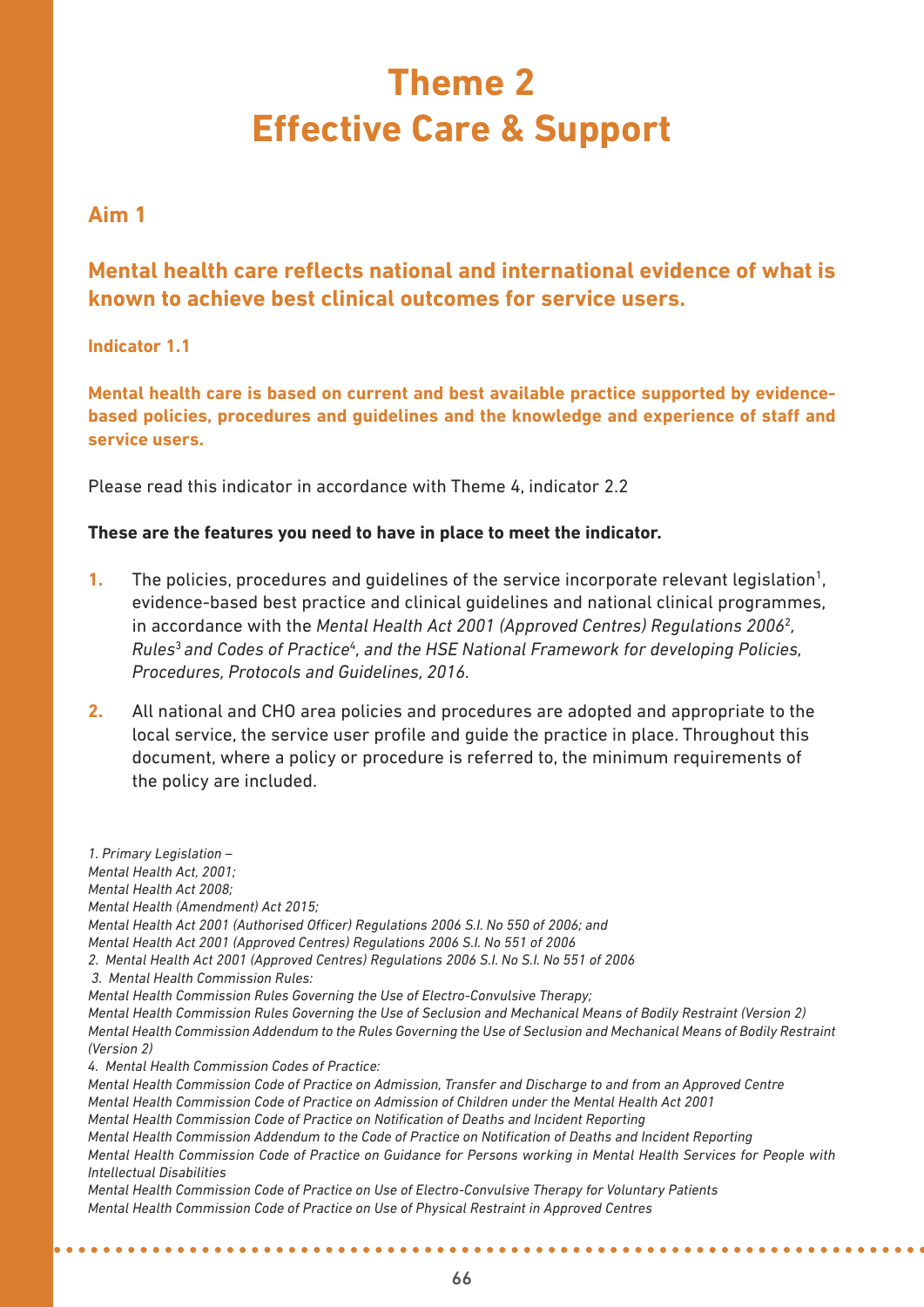- **3.** The polices and procedures are developed in accordance with the seven stages of the National Framework for developing Policies, Procedures, Protocols and Guidelines (PPPG 2016).
- **4.** The following policies and procedures are in place and are in accordance with the legislation<sup>5</sup>:
	- Regulation 8: Residents' Personal Property and Possessions.
	- Regulation 11: Visits.
	- Regulation 12: Communication.
	- Regulation 13: Searches.
	- Regulation 14: Care of the Dying.
	- Regulation 18: Transfer of Residents.
	- Regulation 19: General Health.
	- Regulation 19: Medical Emergencies
	- Regulation 20: Provision of Information to Residents.
	- Regulation 23: Ordering, Prescribing, Storing and Administration of Medicines.
	- Regulation 24: Health and Safety.
	- Regulation 25: Use of Closed Circuit Television (where applicable).
	- Regulation 26: Staffing.
	- Regulation 27: Maintenance of Records.
	- Regulation 31: Complaints Procedures.
	- Regulation 32: Risk Management Procedures.
	- Rules Governing the Use of Seclusion and Mechanical Means of Bodily Restraint (and addendum).
	- Rules governing the use of Electro-Convulsive Therapy (ECT).
	- Code of Practice on the Use of Electro-Convulsive Therapy for Voluntary Patients.
	- Code of Practice relating to Admission of Children under the Mental Health Act (2001) (and addendum).
	- Code of Practice for Mental Health Services on Notification of Deaths and Incident Reporting.
	- Code of Practice on Admission, Transfer and Discharge to and from an Approved Centre.
	- Guidance for Persons working in Mental Health Services with People with Intellectual Disabilities.
	- Code of Practice on the use of Physical Restraint in Approved Centres.
- **5.** National Clinical Guidelines and nationally agreed protocols, programmes and care pathways are in place.
- **6.** Staff have read and understand all the policies and procedures and this is documented.
- **7.** Staff are supported through journal clubs, and training, to access evidenced based information to deliver appropriate care.

*5. Mental Health Commission Quality and Safety Forms, Mental Health Commission Statutory Forms, Clinical Forms and Patient Information Forms*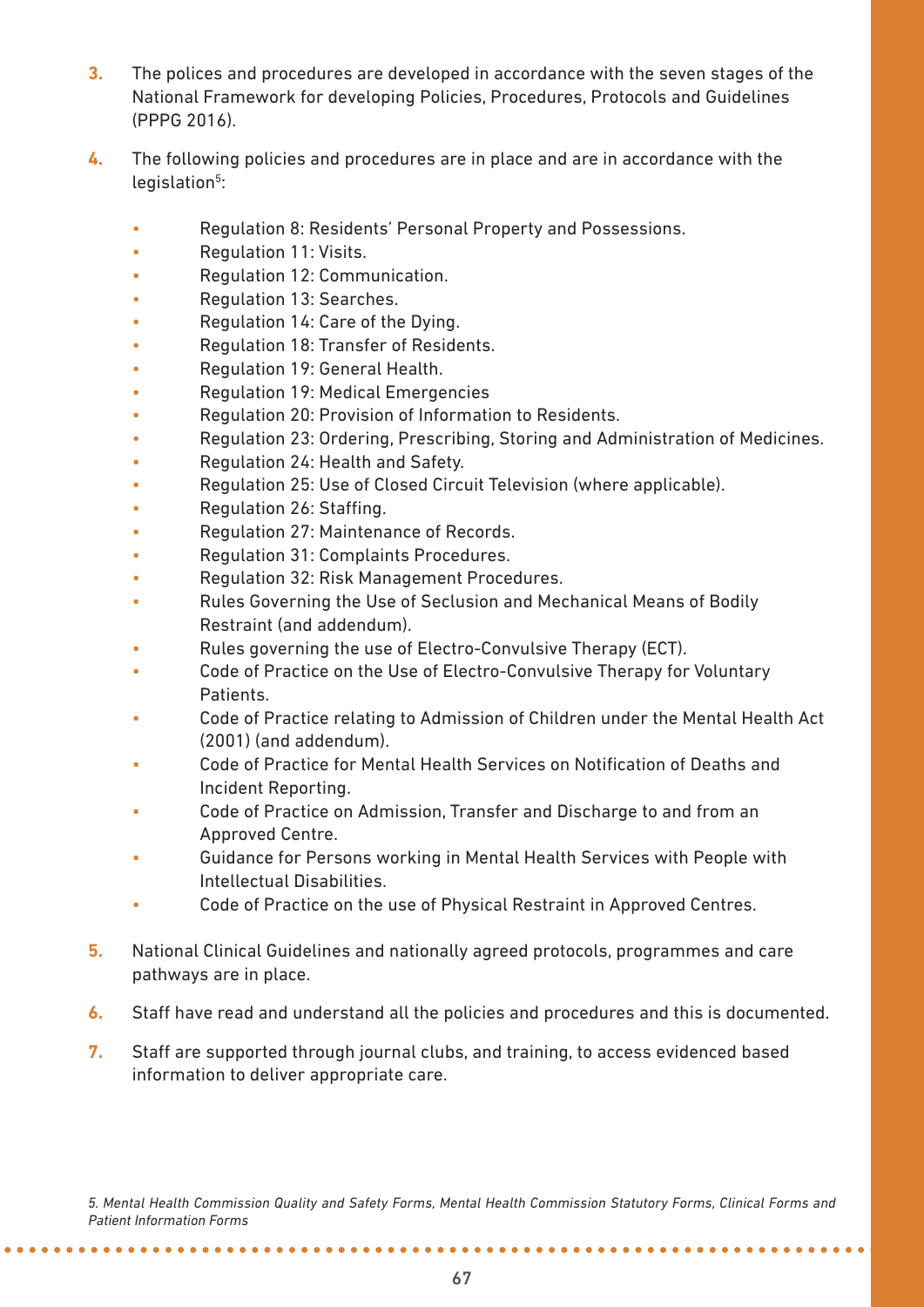#### **Service users are readily identifiable6 by staff, when receiving medication, healthcare and other services.**

#### **These are the features you need to have in place to meet the indicator.**

- **1.** There are written policies and procedures in relation to the identification of service users in the service, in accordance with the *Mental Health Act 2001 (Approved Centres) Regulations 2006, Regulation 4 Identification of Residents*.
- **2.** At a minimum the policies and procedures include:
	- The roles and responsibilities in relation to the identification of service users.
	- The required use of two service user identifiers prior to the administration of medications, medication investigations or other services.
- The required use an appropriate service user identifier prior to the provision of therapeutic services and programmes.
- The process of identification applied for same/similar name service users.
- **3.** Relevant staff have read and understand the policies and procedures on identification of service user. This is documented.
- **4.** Relevant staff can articulate the process for identifying service users as set out in the policies.
- **5.** The policies and procedures are implemented throughout the service, including, but not limited to:
- The need for a minimum of two service user's identifiers, appropriate to the service user profile and individual service users' needs. The preferred identifiers to be used for each service user, as identified by the service, are detailed within the service user's clinical file/plan. (e.g. photograph, wrist band, two staff who know the service user).
- The identifiers used are person specific (e.g. do not include room number or physical location).
- The identifiers used are appropriate to the service users' communication abilities.
- Two appropriate identifiers are used when administering medication, before medical investigations and providing other healthcare services.
- An appropriate service user identifier prior to the provision of therapeutic services and programmes.
- Appropriate identifiers and alerts are used for same/similar name service users (e.g. 'warning same name' stickers)
- **6.** An annual audit is undertaken to ensure appropriate service user identifiers are used. Analysis is completed to identify and respond to issues identified.

*6. Regulation 4 of the Mental Health Act 2001 (Approved Centres) Regulations 2006 S.I. No 551 of 2006*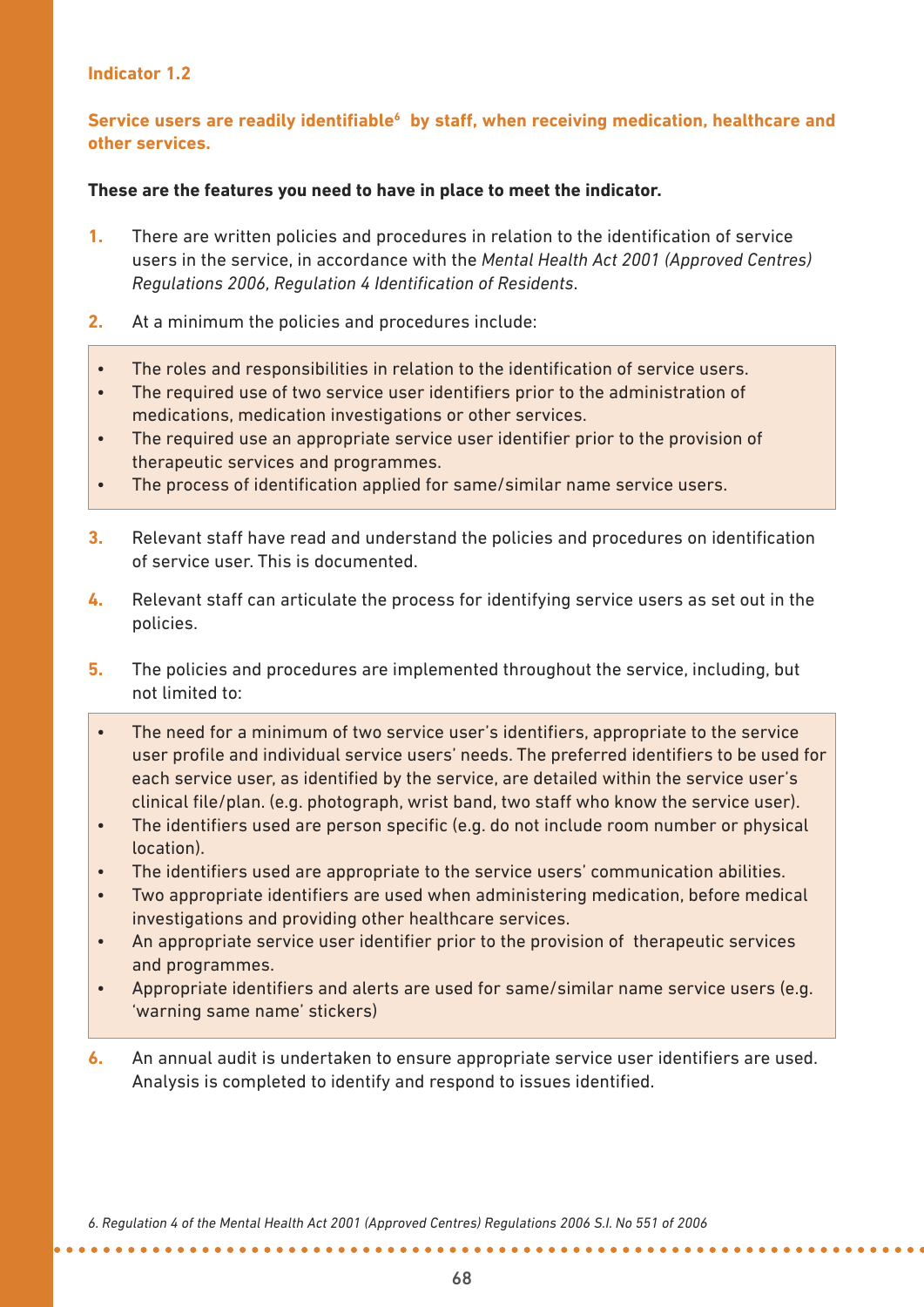#### **All aspects of the Mental Health Commission, Rules on Seclusion7 are complied with.**

#### **A Checklist is included** *(Appendix 1)* **to support services to determine if this indicator is being met.**

#### **These are the features you need to have in place to meet the indicator:**

- **1.** There is a written policy and procedures in place on the use of seclusion. This policy on the use of seclusion is in accordance with the *Mental Health Act 2001*, Rules<sup>8</sup> Governing *the Use of Seclusion (Mechanical Means of Bodily Restraint)*.
- **2.** The policy on the use of seclusion is implemented.
- **3.** Staff have read and understand the policy and procedures on seclusion and records of this is documented.
- **4.** Staff can articulate the policy and procedures on the use of seclusion.
- **5.** Staff have received training on the use of seclusion.
- **6.** Seclusion, where used, is strictly in accordance with the Rules Governing the Use of Seclusion.
- **7.** There is a strategy in place to minimise the risk of return to seclusion which is discussed with the service user
- **8.** There is a multi-disciplinary strategy in place to reduce the use of seclusion in the service.
- **9.** An annual report on the use of seclusion is provided to the Mental Health Commission<sup>9</sup>.

*7. Seclusion: -*

*Section 69 Mental Health Act, 2001 (as amended)*

*Mental Health Commission Rules Governing the Use of Seclusion and Mechanical Means of Bodily Restraint (Version 2) Mental Health Commission Addendum to Rules Governing the Use of Seclusion and Mechanical Means of Bodily Restraint (Version 2)*

*Mental Health Commission What You Need to Know About the Rules on Seclusion*

*Mental Health Commission Seclusion and Restraint Reduction Strategy*

*Mental Health Commission Memo – Key Revisions to Seclusion Mechanical Restraint Rules (14.10.09)*

*Mental Health Commission Review of Rules Governing the Use of Seclusion and Mechanical Means of Bodily Restraint and Review of Code of Practice on the Use of Physical Restraint in Approved Centres*

*8. See Footnote Above* 

*9. Rule 10(4) of Mental Health Commission*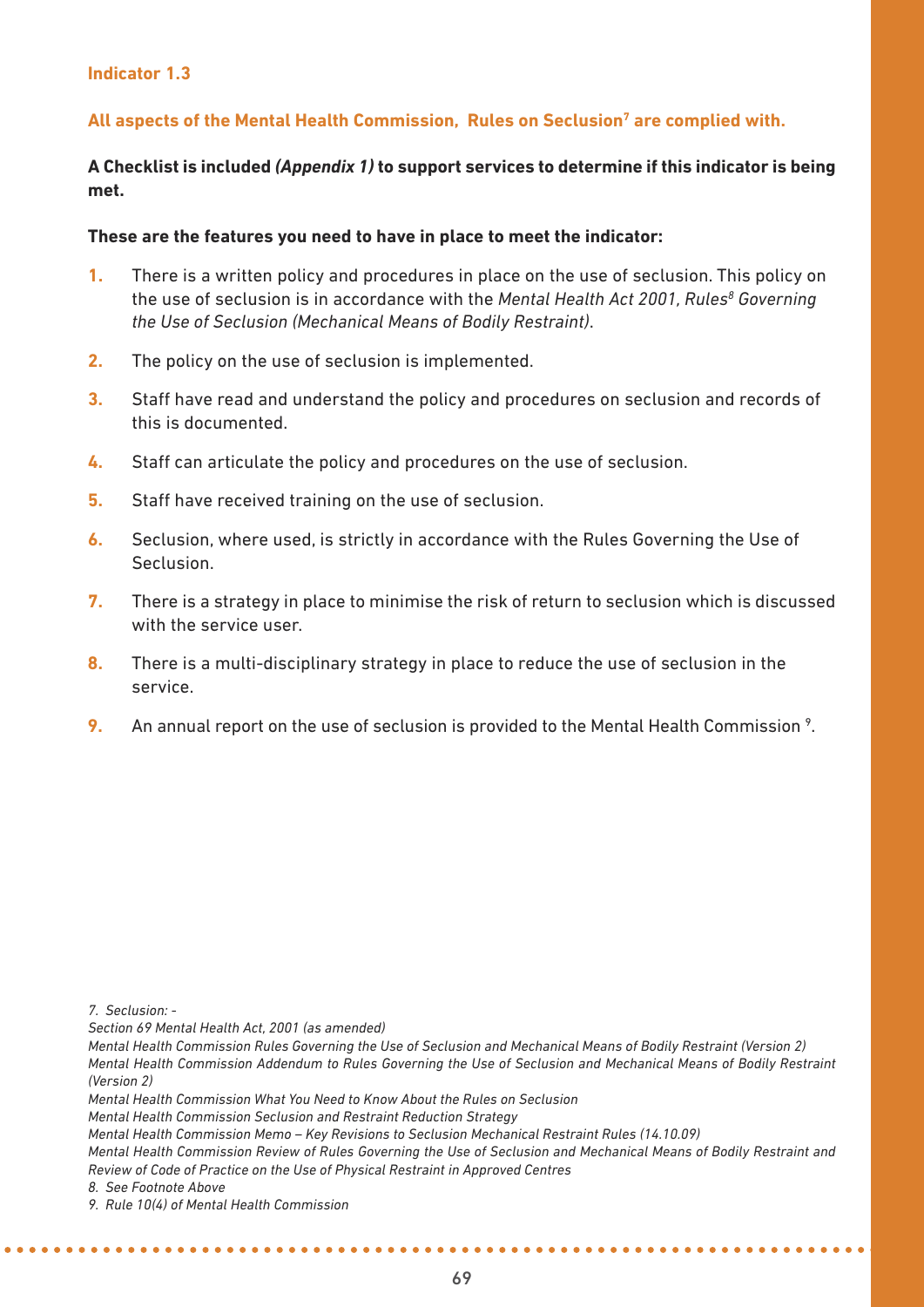**All aspects of the Mental Health Commission Rules10 and Code of Practice11 Governing the use of Electro-Convulsive Therapy (ECT)12 are complied with.**

#### **A Checklist is included** *(Appendix 2)* **to support services to determine if this indicator is being met.**

#### **These are the features you need to have in place to meet the aim:**

- **1.** There is a written policy and procedure in place on the use of ECT. This policy on the use of ECT is in accordance with the Mental Health Commission Rules and Code of Practice on ECT13.
- **2.** The policy and procedures on the use of ECT are implemented.
- **3.** Staff have read and understand the policy and procedures on ECT and records of this are documented.
- **4.** Staff can articulate the policy and processes on the use of ECT.
- **5.** Staff have received training on the use of ECT.
- **6.** ECT, where used, is strictly in accordance with the Rules and Code of Practice.
- **7.** Services are in receipt of accreditation by an approved body to enable the safe provision of ECT.
- 8. Where ECT is used, an annual report is completed on its use<sup>14</sup>. This report is submitted to the Head of Mental Health in the CHO.

*9. Rule 10(4) of Mental Health Commission Rules Governing the Use of Seclusion and Mechanical Means of Bodily Restraint (Version 2)* 

*10. Electro-Convulsive Therapy, Section 59 of Mental Health Act 2001 (as amended)*

*Mental Health Commission Rules Governing Use of ECT (Version 3)*

*11. Mental Health Commission Code of Practice on the Use of Electro-Convulsive Therapy for Voluntary Patients (15.02.16)*

*12. Mental Health Commission Memorandum on the ECT Rules (03.02.16); Mental Health Commission Memorandum on the Mental Health (Amendment) Act 2001 (03.02.16)*

*13. See Footnotes Above*

. . . . . . . . . . . . . . . .

*<sup>14.</sup> Rule 11 Mental Health Commission Rules Governing Use of ECT (Version 3)*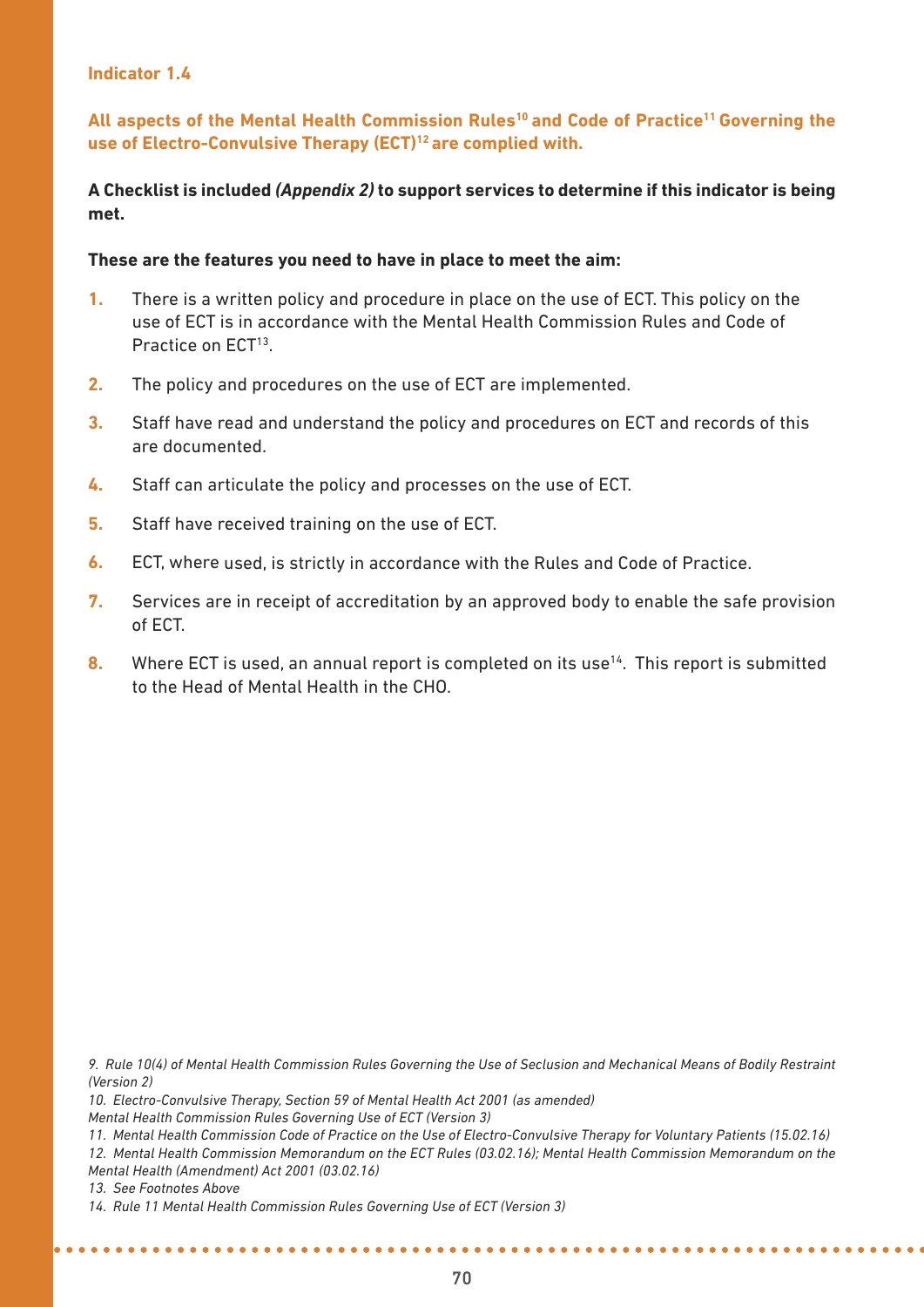**All aspects of the Mental Health Commission Rules governing the use of Mechanical Means of Bodily Restraint15 and the Code of Practice on Physical Restraint are complied with.**

#### **A Checklist is included (Appendix 3) to support services to determine if this indicator is being met.**

#### **These are the features you need to have in place to meet the indicator:**

- **1.** There are written policies and procedures in place on the use of restraint (physical and/or mechanical). This policies and procedures on the use of restraint are in accordance with the Mental Health Commission Rules Governing the Use of Mechanical Means of Bodily Restraint and the Code of Practice on Physical Restraint.
- **2.** Staff have read and understand the policies and procedures on restraint and this is documented.
- **3.** Staff can articulate the policies and procedures on the use of restraint.
- **4.** The policies and procedures on the use of restraint are implemented.
- **5.** Nominated staff have received training in the use of restraint.
- **6.** Mechanical and/or physical restraint, where used, is used strictly in accordance with the Rules and Code of Practice.

*15. Mechanical / Physical Restraint*

*Section 69 Mental Health Act 2001 (as amended)*

*Mental Health Commission Seclusion and Restraint Reduction Strategy*

**\*\*\*\*\*\*\*\*\*\*\*\*\*\*** 

*Mental Health Commission Code of Practice on the Use of Physical Restraint in Approved Centres (Version 2)*

*Mental Health Commission What You Need to Know about the Code of Practice on the Use of Physical Restraint*

*Mental Health Commission Key Revisions Contained in the Code of Practice on the Use of Physical Restraint*

*Mental Health Commission Review of Rules Governing the Use of Seclusion and Mechanical Means of Bodily Restraint and Review of Code of Practice on the Use of Physical Restraint in Approved Centres*

*Mental Health Commission Rules Governing the Use of Seclusion and Mechanical Means of Bodily Restraint (Version 2) Mental Health Commission Addendum to Rules Governing the Use of Seclusion and Mechanical Means of Bodily Restraint (Version 2)*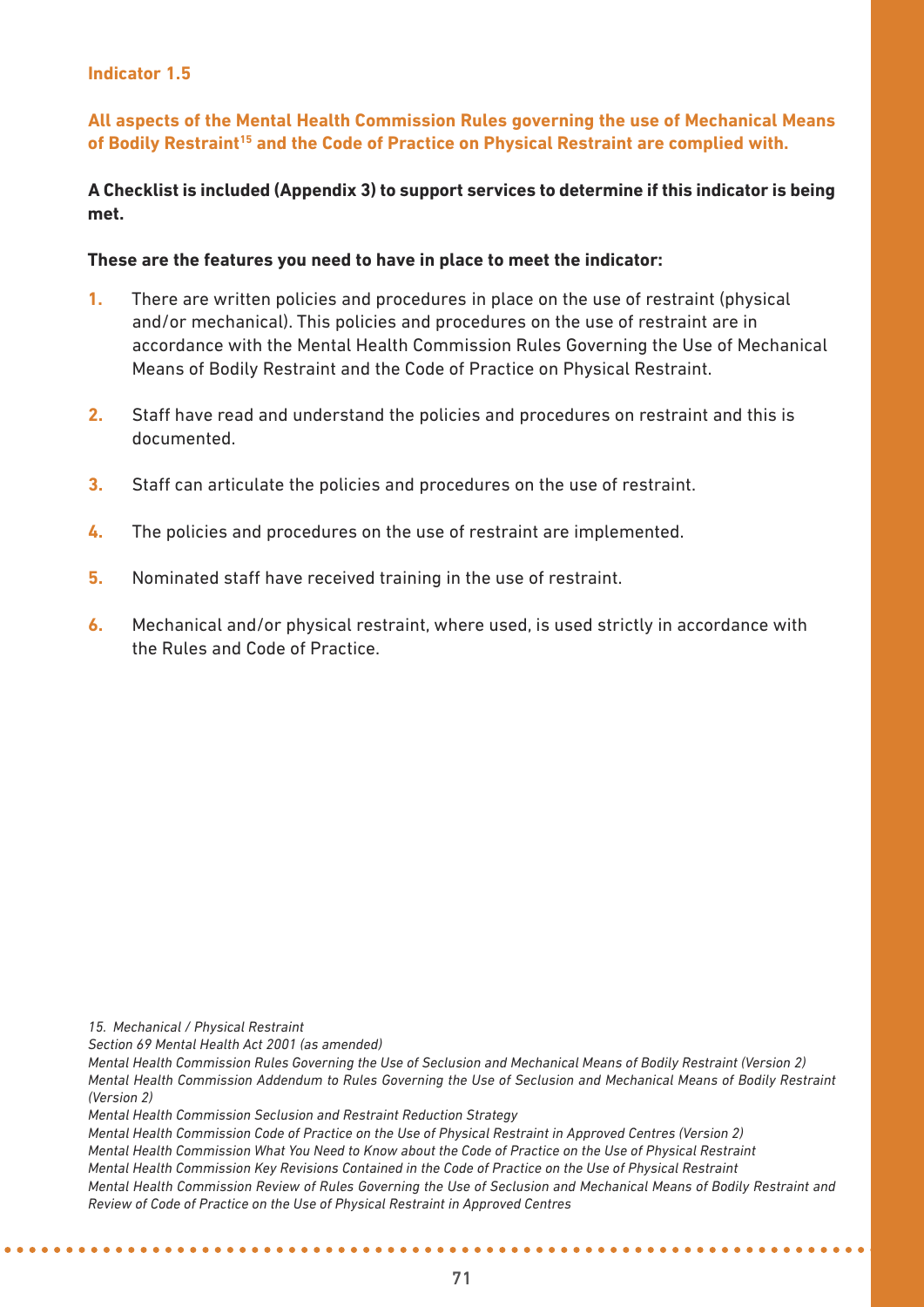#### **Practice is in accordance with the Mental Health Commission Code of Practice / Guidance for Persons working in Mental Health Services with People with Intellectual Disabilities 16 (2010).**

#### **These are the features you need to have in place to meet the indicator:**

- **1.** There are written policies and procedures in place to support staff working with people with intellectual disabilities who use Mental Health Services, which is in accordance with the *Code of Practice / Guidance for Persons working in Mental Health Services with People with Intellectual Disabilities*; with emphasis on:
	- The development of person-centred care planning.
	- Identification of service user's communication needs and the supports required.
	- Supporting the service user in the process for obtaining informed consent<sup>17</sup>.
	- How the least restrictive approaches to managing behaviours of concern are developed.
- **2.** The policies and procedures are in accordance with the Mental Health Commission Code of Practice / Guidance for Persons Working in Mental Health Services with People with Intellectual Disabilities.
- **3.** Staff have read and understand the policies and procedures and this is documented.
- **4.** Staff can articulate the policies and procedures on working in Mental Health Services with People with Intellectual Disabilities.
- **5.** The policies and procedures are implemented and practice is in accordance with the Code of Practice on Guidance for Persons working in Mental Health Services with People with Intellectual Disabilities
- **6.** Relevant staff have received training.
- **7.** Communication tools are utilised, where appropriate, as per the Code of Practice and these are integrated into the Individual Care Plan.
- **8.** Mental health services link with outside agencies to ensure service user needs are met.

*17. Mental Health Commission Code of Practice Guidance for Persons Working in Mental Health Services with People with Intellectual Disabilities 2010*

*16. Consent*

*Mental Health Commission Guidance Document - Part 4 Mental Health Act 2001 Consent to Treatment Health Service Executive National Consent Policy 2014*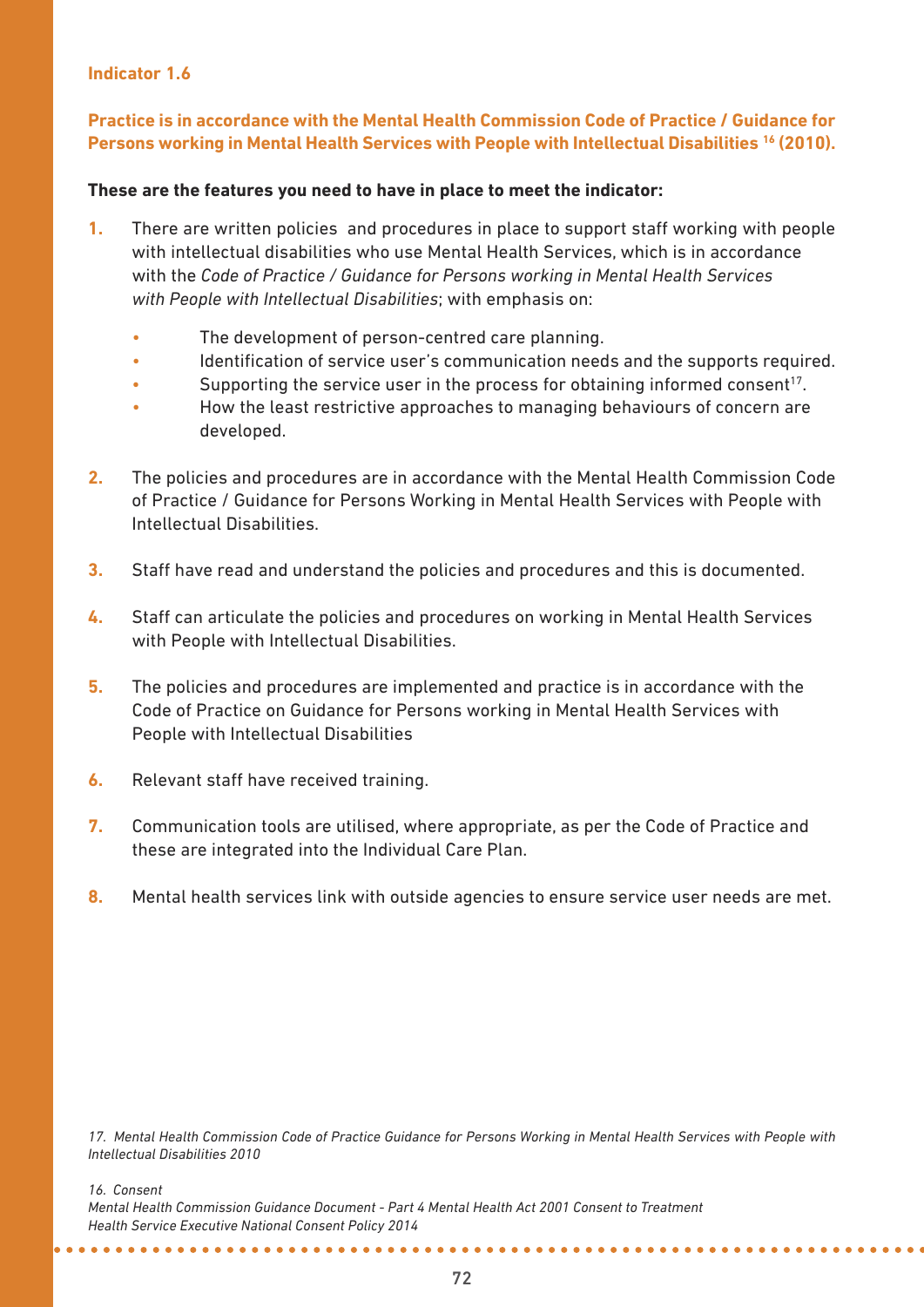**Care is planned and delivered to meet the individual service user's initial and on-going assessed mental healthcare needs, while taking account of the needs of other service users.** 

**Indicator 2.1.**

**Each service user has an individual care and treatment plan (ICP ) that describes the levels of support and treatment required in accordance with his/her needs and is co-ordinated by an identified team.**

#### **These are the features you need to have in place to meet the indicator:**

- **1.** There policies and procedures in place on the development, use and review of the ICP in accordance with the Mental Health Commission Guidance on ICP 2012 and with the Mental Health Act 2001 (Approved Centres) Regulations 2006, Regulation 15 ICP.
- **2.** At a minimum, the policy includes:
- The roles and responsibilities relating to the individual care planning.
- The comprehensive assessment of service users at admission and on an ongoing basis.
- The required content in the set of documentation making up the individual care plan.
- The implementation of individual care plan reviews and updates.
- The required service users involvement in individual care planning, where practicable.
- The timeframes for assessment planning, implementation and evaluation of the individual care plan.
- Clarity in relation to service user access to his or her individual care plan
- **3.** The policy and procedures on ICP is implemented.
- **4.** All clinical staff have read and understand the policy and procedures on ICP and a record of this is documented.
- **5.** All clinical staff can articulate the policy and procedures on ICPs.
- **6.** All Multi-disciplinary team members are trained on ICPs.

**\*\*\*\*\*\*\*\*\*\*\*\*\*\*\*\*\*** 

- **7.** A key worker is identified for each service user to ensure continuity in the implementation of a service user's ICP.
- **8.** A pre-admission assessment is carried out where appropriate to identify the assessed needs of the service user and to ensure his or her assessed needs can be met.

*Regulations3, 5, 7, 8, 11, 15, 16, 17, 19 and 31 of Mental Health Act 2001 (Approved Centres) Regulations 2006 S.I. No 551 of 2006 Mental Health Commission Document on Individual Care Planning Mental Health Services (April 2012)*

*Mental Health Commission Code of Practice on Admission, Transfer and Discharge to and from an Approved Centre Mental Health Commission Quality Framework Standard 1.1.*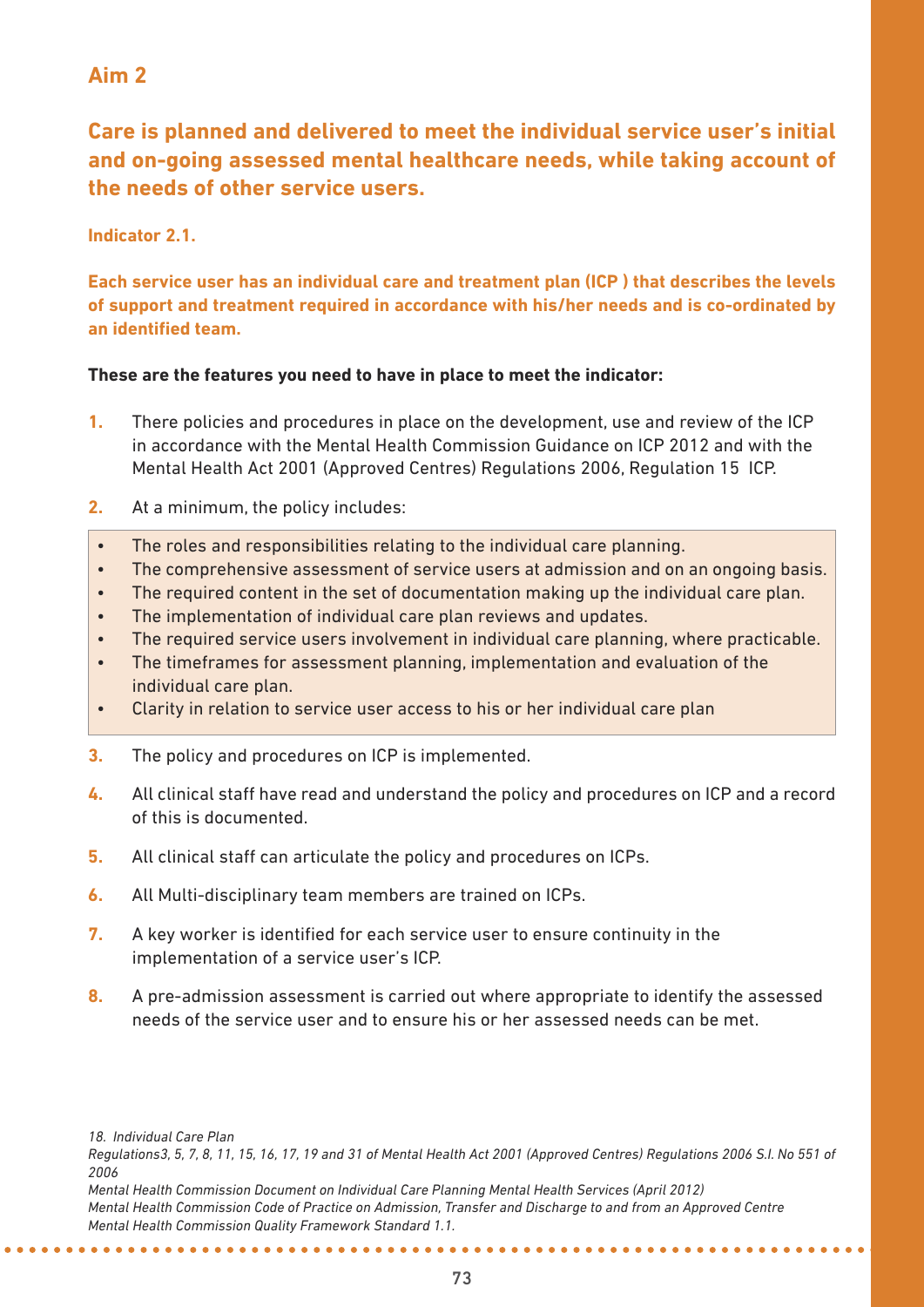- **9.** Each service user is initially assessed at admission. An initial care plan is completed by the admitting clinician to address the immediate needs of the service user, Where agreed by the service user, this is carried out in consultation with the service user, family and carer.
- **10.** Registered Medical Practitioners assess service users' general health needs at admission and on an ongoing basis as part of the service's provision of care.
- **11.** Service users receive appropriate general health care interventions in accordance with his or her individual care plans.
- **12.** Records are available demonstrating the service users' completed general health checks and the associated results, including records of any clinical testing, for example laboratory results.
- **13.** The comprehensive assessment completed on admission may include, but is not limited to, the following:
	- Views, wishes and preferences of the service user.
	- Medical, psychiatric and psychosocial history.
	- Medication history and current medications.
	- Current physical health assessment.
	- Nutritional assessment.
	- Detailed risk assessment.
	- Social, interpersonal and physical wellbeing related issues including resilience and strengths.
	- Communication abilities.
	- Educational, occupational and vocational history.
- **14.** Evidence-based assessments are consistently completed by appropriately trained staff with the required skills.
- **15.** An integrated ICP is developed by the MDT or the service user's support team, with the service user, where practicable, following a comprehensive assessment and any immediate interventions required, within seven days of admission.
- **16.** The individual care plan (ICP), identifies the service user's assessed needs.
- **17.** The individual care plan is discussed, agreed where practicable and drawn up with the participation of the service users and, his or her representative, family and next-of-kin, as appropriate with consent.
- **18.** There is documented evidence where the service user refuses involvement in the individual care planning process.
- **19.** Appropriate outcome goals are clearly defined in planning care for individual service users. These goals are:
	- Based on the service user's assessed needs.
	- Agreed between the service user and the identified lead healthcare professional.
	- Regularly reviewed and revised to ensure effectiveness.

• Regularly reviewed and revised to ensure they reflect the service user's changing needs and preferences.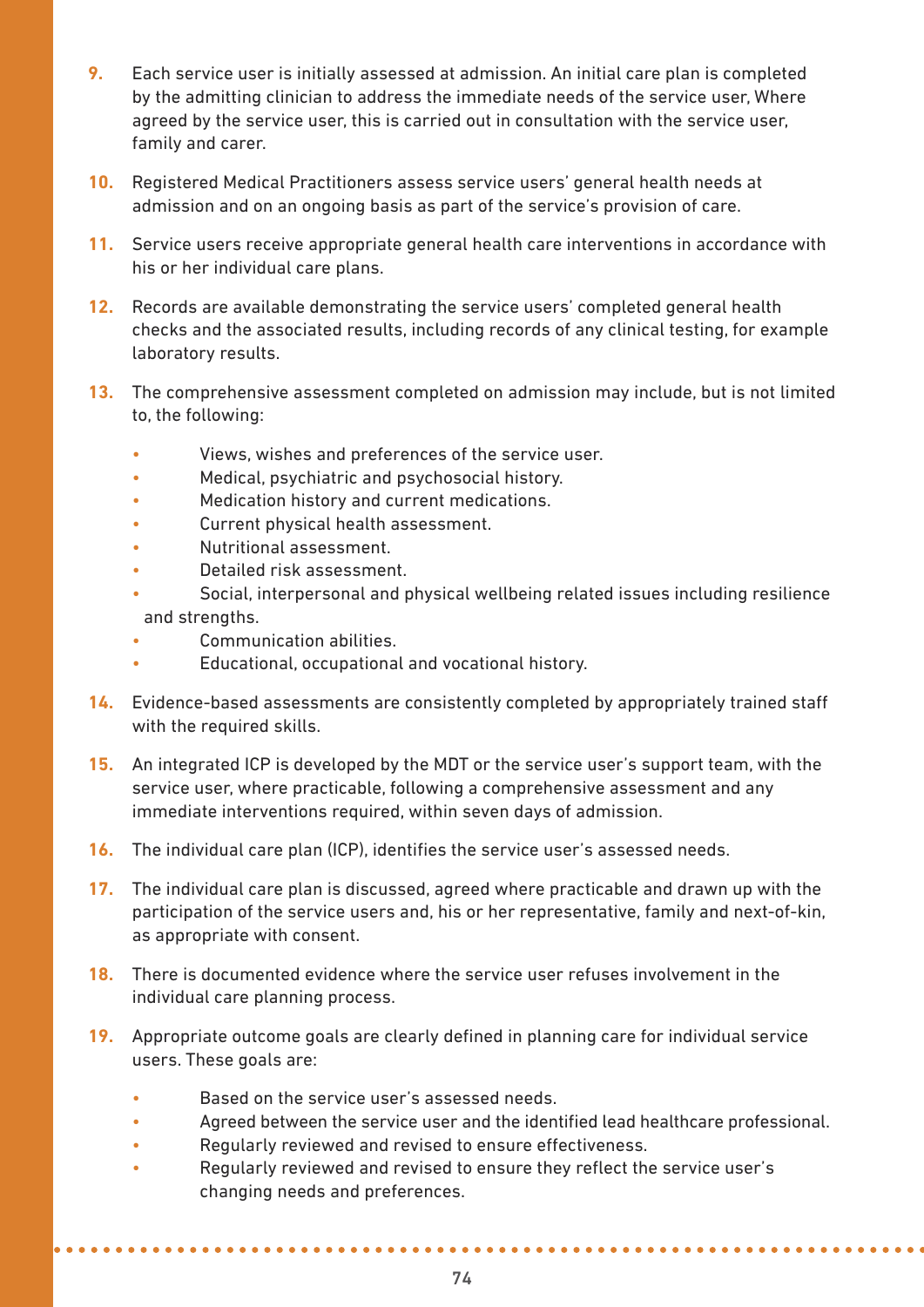- **20.** The ICP identifies the care and treatment required to meet the goals identified, including the frequency and responsibilities for implementing the care and treatment.
- **21.** The ICP of a child service user must include his or her educational requirements, in accordance with Mental Health Act 2001 (Approved Centres) Regulations 2006, Regulation 15 & 17, Individual Care Plan & Children's Education.
- **22.** The ICP has a relapse prevention focus.
- **23.** The ICP has a recovery focus.
- **24.** The ICP has a strengths based focus.
- **25.** The ICP identifies the resources required to provide the care and treatment identified.
- **26.** The ICP includes an individual risk and safety management plan.
- **27.** The ICP includes a preliminary discharge plan where deemed appropriate.
- **28.** The ICP is implemented and monitored by the key worker, and other relevant staff.
- **29.** The ICP including the risk assessments and management plans are reviewed and updated in accordance with regulatory and best practice requirements, and review dates are set in the care plan. (Weekly review within an approved centre for an acute admission and at least every 6 months for the service user in a continuing care facility, or in accordance with the service user's changing needs, condition, circumstances and goals).
- **30.** The ICP is reviewed by the MDT in consultation with the service user, as far as is practicable. The service user has access to the ICP and is involved with and informed of any changes. It is updated as indicated by the service user's changing needs and communicated to relevant staff as appropriate.
- **31.** The service user is offered a copy of his or her ICP, including any reviews; this is documented.
- **32.** When a service user declines or refuses a copy of their individual care plan, this is recorded, including the reason, if given.
- **33.** The ICP must be recorded in one composite set of documents, i.e. the service user's clinical file.
- **34.** The ICP is not amalgamated with progress notes. It should be identifiable and uninterrupted.
- **35.** If the needs of a service user cannot be met within the scope of the service there is evidence that the service user is informed and that the necessary arrangements for transfer of care to the appropriate service are made, in consultation with the service user.
- **36.** Audits of ICPs are carried out on a quarterly basis and improvements required are documented and implemented.

. . . . . . . . . . . . . . . . . . .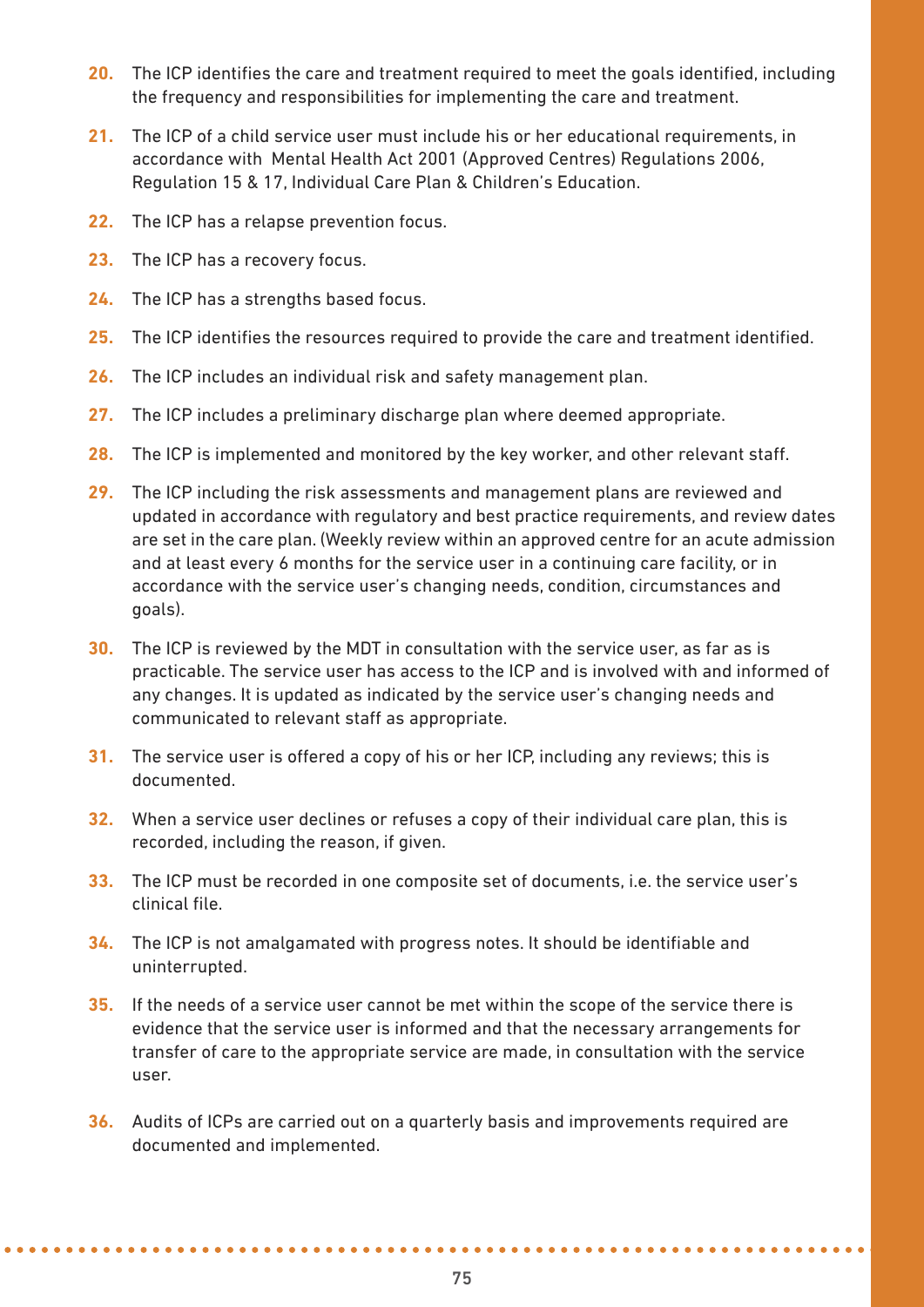**Each service user who is a child is provided with appropriate educational services19 in accordance with his or her needs and age as indicated by his or her individual care plan 20 (applicable to Approved Centre only)**

#### **These are the features you need to have in place to meet the indicator:**

- **1.** Written policies and procedures are available in relation to the provision of education to child service users in the service.
- **2.** At a minimum, the policy and procedures includes:
	- The roles and responsibilities relating to the provision of educational services for child service users by the approved centre.
	- The planning, provision, documentation and review of educational provisions to child service users.
	- The assessment of the educational needs of child service users.
	- The information provided to child service users, and their representatives, on the educational services available.
	- The facilities and resources available to support education of child service users. This considers facilities and support for education provided by the service and support for child service users that access external educational services.
	- The methods of assessment of child service users' progress within the educational provisions of the service.
	- The management of the transition of child service users between educational services.
- **3.** Relevant staff are trained on the policy relating to children's education and its implementation throughout the service.
- **4.** Individual providers of educational services on behalf of the service are appropriately qualified in accordance with their role and responsibilities.
- **5.** All staff are trained in legislation relating to working
- **6.** The implementation of the children's education policy within the approved centre is monitored and continuously improved.
- **7.** Monitoring requirements include, but are not limited to:
	- A record is kept of attendance at internal and external educational services and of other educational services availed of.
	- Child service users are assessed regarding his or her individual educational requirements with consideration of his or her individual needs and age on admission.
- **8.** Where appropriate, the service links with The Department of Education, local authorities and local education providers to ensure that each child service user is appropriately assessed in relation to education needs.

*19. Regulation 17 of the Mental Health Act 2001 (Approved Centre) Regulation 2006 S.I. No 551 of 2006 (Children's Education) 20. Regulation 15 of the Mental Health Act 2001 (Approved Centres) Regulations 2006 S.I. No 551 of 2006 (Individual Care Plan)*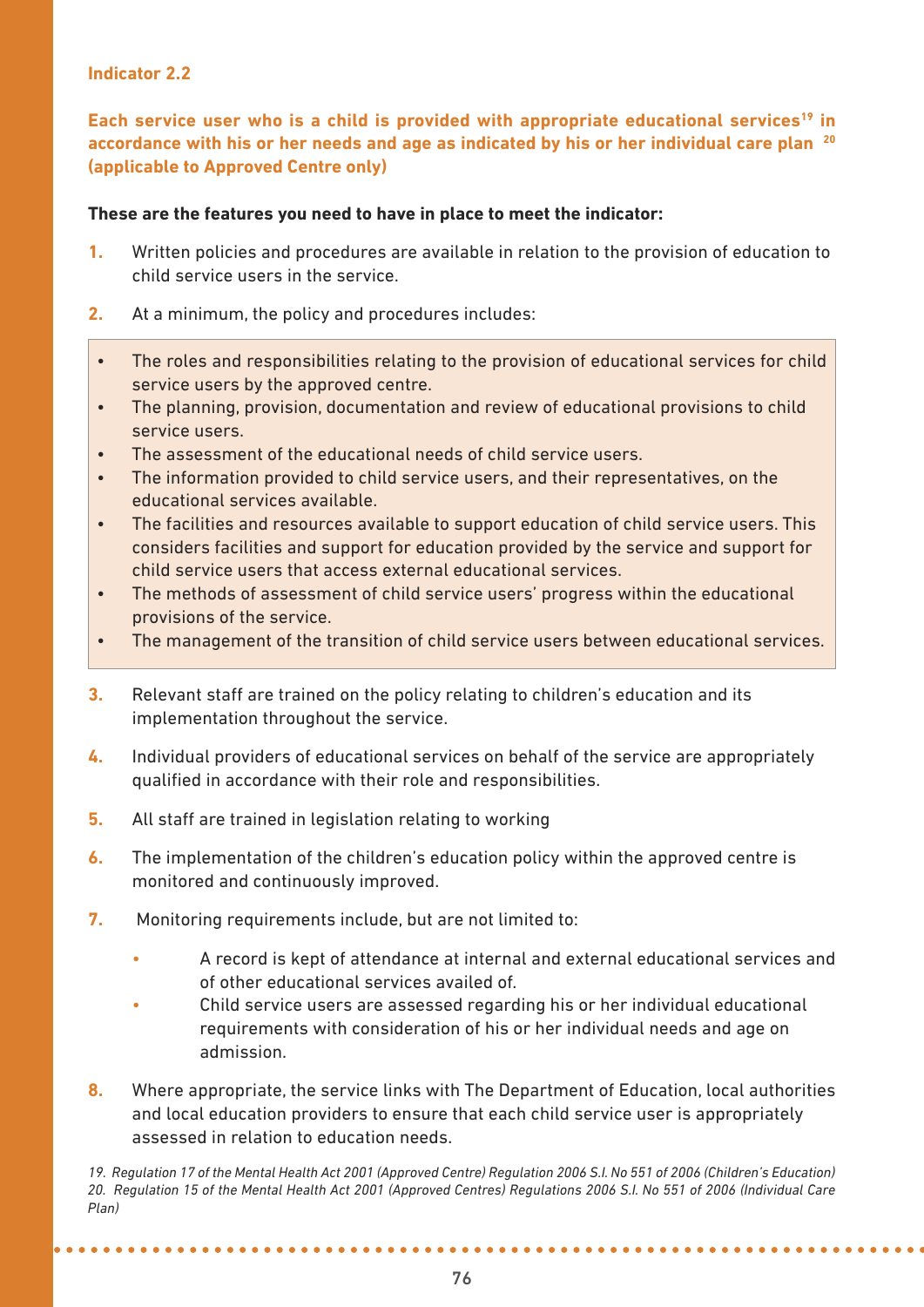- **9.** Where appropriate to the needs, ability and age of the child service user, the education provided by the approved centre is reflective of the required educational curriculum.
- **10.** Appropriate facilities are available for the provision of education to child service users within the approved centre.
- **11.** Sufficient personnel resources are available for the provision of education to child service users within the approved centre.
- **12.** Sufficient personnel and resources are available to support child servicer users to access external educational services.
- **13.** The educational provisions available within the approved centre are effectively communicated to child service users and his or her representatives.
- **14.** A daily activity timetable for schooling is available for each child service user receiving educational services within the approved centre.
- **15.** Attendance by child service users at the educational services of the service is documented.
- **16.** Attendance by child service users at external educational services is documented.
- **17.** The service maintains comprehensive records of each child service user's educational history for example, schools attended, reports obtained, certificates awarded, assessment reports and any remedial assistance provided including reasons for nonattendance.
- **18.** Where child service users are managing a transition, such as changing school or entering a higher level of education, they are given additional support and appropriate assistance by the service, if appropriate.



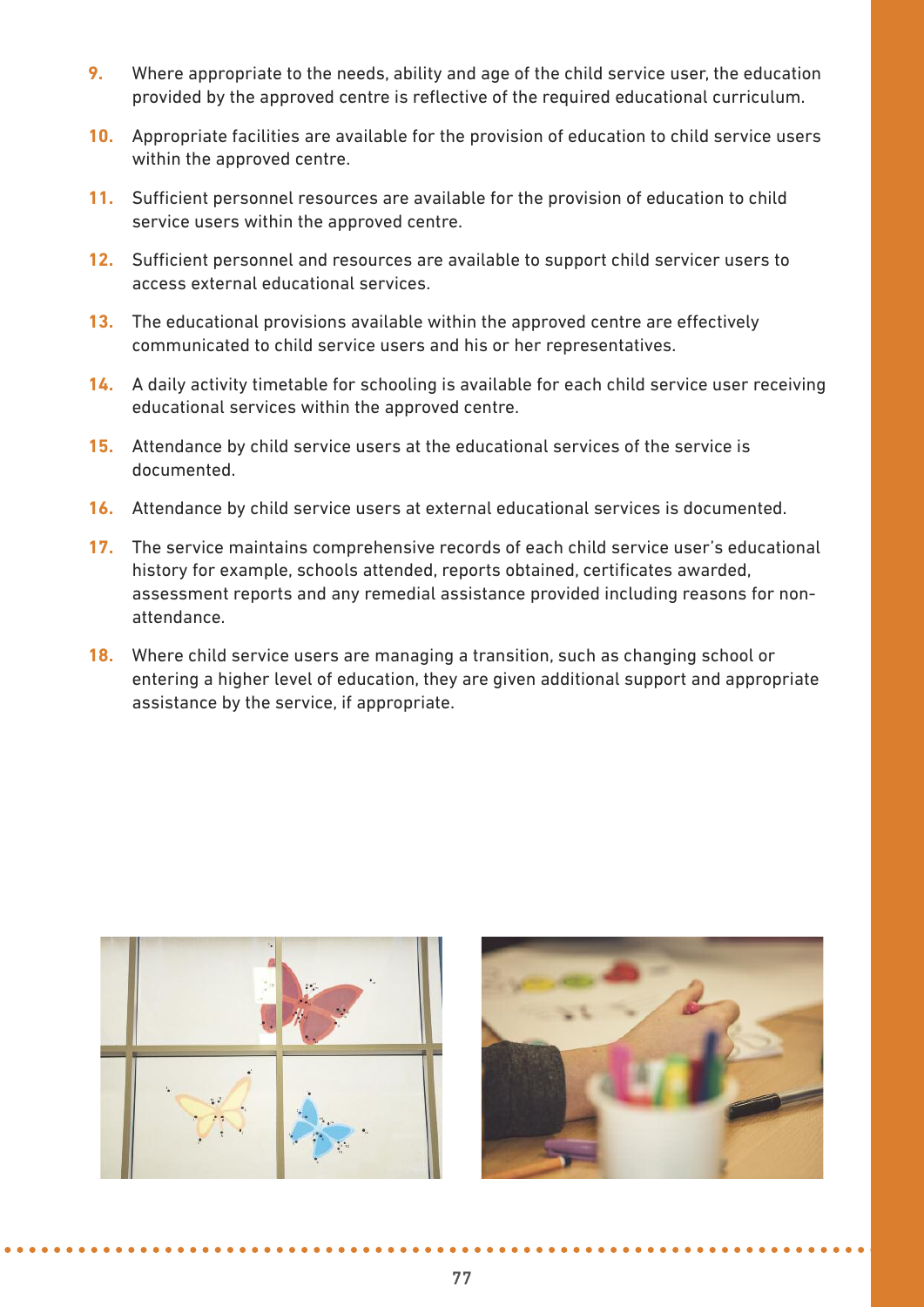#### **Each service user has access to an appropriate range of therapeutic services and** Programmes<sup>21</sup> and recreational activities<sup>22</sup>, in accordance with his or her ICP.

#### **These are the features you need to have in place to meet the indicator:**

- **1.** There are policies and procedures in place, relating to the provision of therapeutic services and programmes, and recreational activities in accordance with *Mental Health Act 2001 (Approved Centres) Regulations 2006, Regulation 16 Therapeutic Services and Programmes and Regulation 9 of Mental Health Act 2001 (Approved Centres) Regulations 2006, Regulation 9 Recreational Activities.*
- **2.** At a minimum, the policies in relation to the provision of recreational includes:
- The roles and responsibilities relating to the provision of recreational activities within the service.
- Determining service user needs likes and dislikes in relation to activities.
- The process applied to risk assess service users for recreational activities, including outdoor activities.
- The process applied for the development of recreational activity programmes.
- The methods of communicating recreational activities and individual activities programmes with the service user.
- The facilities available for recreational activities, including identification of suitable locations for recreational activities within and external to the approved centre.
- The process to support service user involvement in planning and reviewing recreational activities.
- **3.** At a minimum, the policies in relation to the provision of therapeutic services and programmes includes:
	- The roles and responsibilities in relation to the provision of therapeutic services and programmes.
	- The planning and provision of therapeutic services and programmes within the Service.
	- The provision of therapeutic services and programmes by external providers in external locations.
	- The resource requirements of the therapeutic services and programmes.
	- The recording requirements for therapeutic services and programmes.
	- The review and evaluation of therapeutic services and programmes.
	- Assessing service users as to the appropriateness of services and programmes (including risk).
	- The facilities for the provision of therapeutic services and programmes
- **4.** The policies and procedures relating to the provision of therapeutic services and programmes, and recreational activities are implemented.

**\*\*\*\*\*\*\*\*\*\*\*\*\*\*** 

*<sup>21.</sup> Regulation 16 of the Mental Health Act, 2001 (Approved Centres) Regulations S.I. No 551 of 2006* 

*<sup>22.</sup> Regulation 9 of the Mental Health Act, 2001 (Approved Centres) Regulations S.I. No 551 of 2006*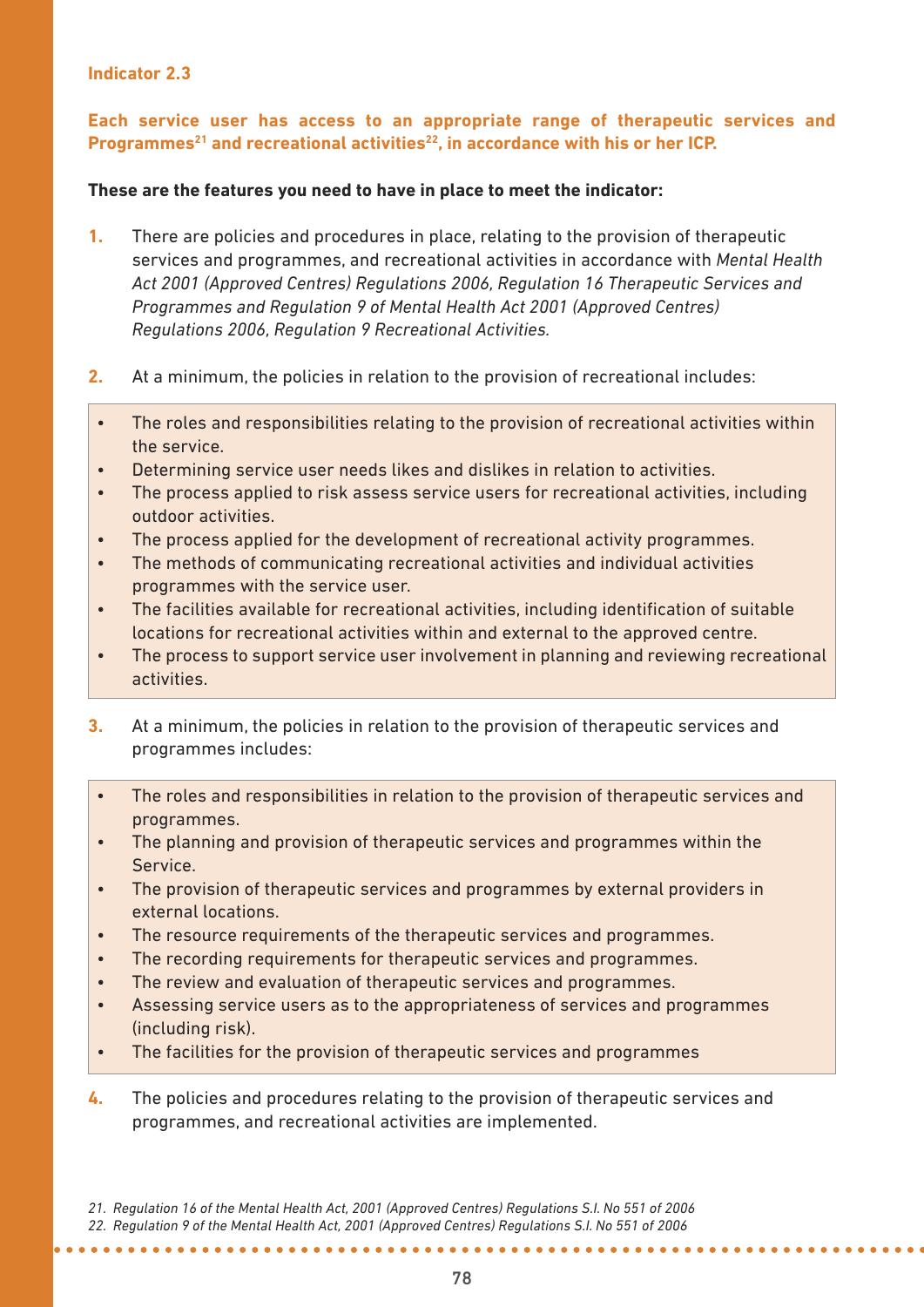- **5.** All relevant/clinical staff have read and understand the policies and procedures on the provision of therapeutic services and programmes, and recreational activities and a record of this is documented.
- **6.** All relevant/clinical staff can articulate the policies and processes on the provision of therapeutic services and programmes, and recreational activities.
- **7.** Therapeutic services and programmes and recreational activities provided are appropriate and meet the assessed needs of the service users and the service user group profile, as documented in the service user's ICP and in accordance with Mental Health Act 2001 (Approved Centres) Regulations 2006, Regulation 16, Therapeutic Services and Programmes and Regulation 9, Recreational Activities.
- **8.** Recreational activities and therapeutic services and programmes are developed, implemented and maintained for service users, with service user involvement.
- **9.** Where recreational activities are provided they are adequately and appropriately resourced.
- **10.** The therapeutic services, programmes and recreational activities provided are specific, targeted and evidence-based, developed in conjunction with the service user and directed towards restoring and maintain optimum levels of physical and psychosocial functioning of the service user.
- **11.** A list of all therapeutic services and programmes and recreational activities provided within the service is available to service users, in an accessible format. The information includes the types and frequency of appropriate, recreational activities available.
- **12.** Where a service user requires a therapeutic service or programme that is not provided internally by the mental health service, the service arranges for the programme and or activity to be provided by an approved, qualified professional in an appropriate location.
- **13.** Therapeutic services and programmes are provided in a separate dedicated area, containing facilities and space for individual and group therapies. Both indoor and outdoor activities are provided, where practicable.
- **14.** Records of participation, engagement and outcomes achieved in therapeutic services and programmes or recreational activities are maintained within the service user's ICP or clinical file. Where the service user refuses to attend, this is documented. Service user decisions on whether or not, to participate in activities is respected and documented, as appropriate.
- **15.** There is access to recreational activities on weekdays and during the weekend.
- **16.** Individual risk assessments are completed for service users, where deemed appropriate, in relation to the selection of appropriate activities.
- **17.** There is ongoing monitoring of the range of therapeutic services and programmes, and recreational activities provided, to ensure they meet the assessed needs of service users.
- **18.** Analysis is completed to identify opportunities for improvement.

**\*\*\*\*\*\*\*\*\*\*\*\*\*\*\*** 

**\*\*\*\*\*\*\*\*\*\*\***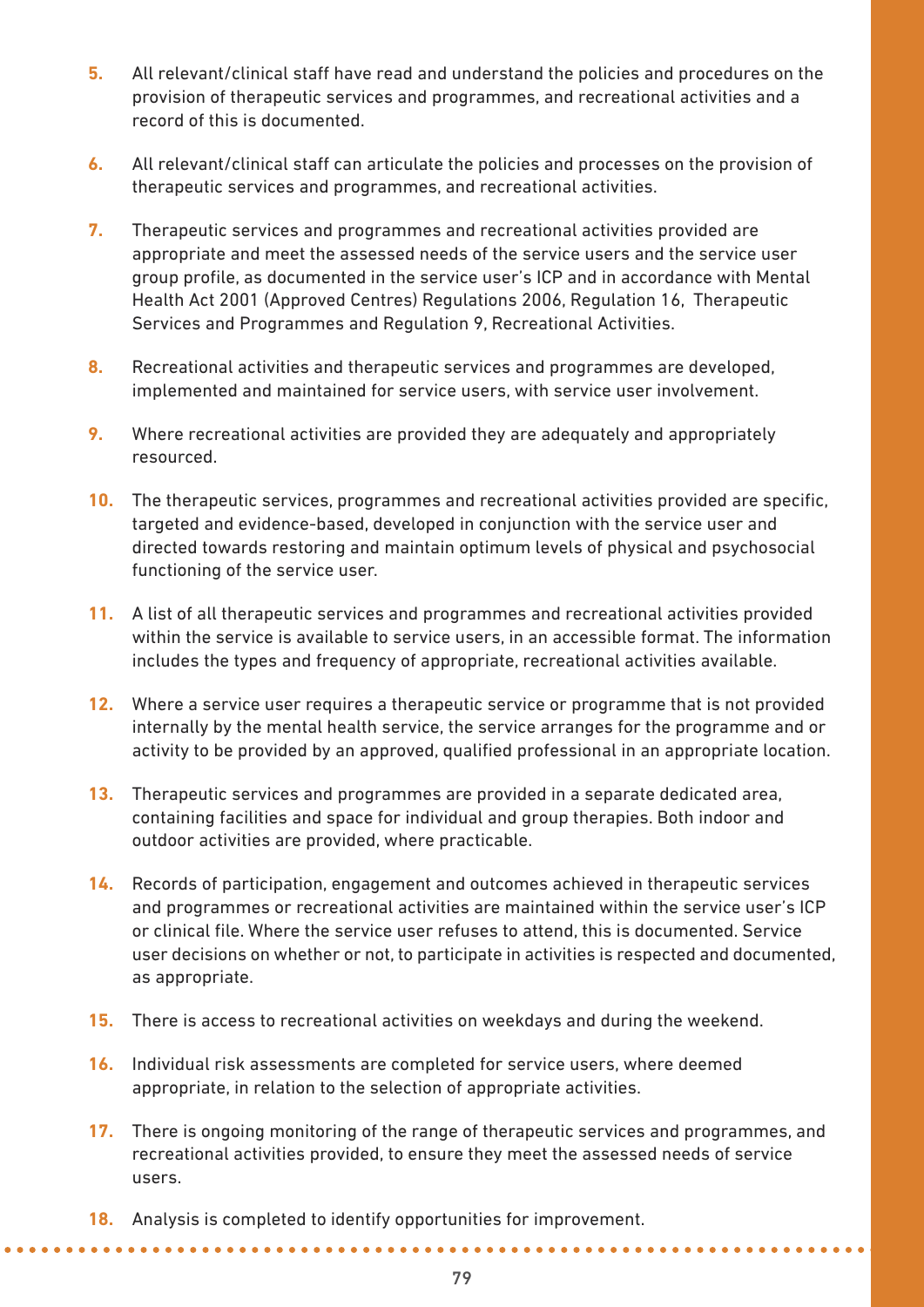#### **Service users are provided with food and drink in quantities and quality adequate for his or her needs.**

#### **These are the features you need to have in place to meet the indicator:**

- **1.** There are policies and procedures in place in relation to the provision of appropriate food and nutrition to all service users.
- **2.** At a minimum, the policies and procedures include:
	- The roles and responsibilities for food and nutrition within the service.
	- The management of food and nutrition for each service user within the service.
	- Assessing the dietary and nutritional needs of service users.
	- Monitoring food and water intake.
- **3.** The policy and procedure on the provision of appropriate food and nutrition to service users is implemented.
- **4.** Relevant staff have read and understand the policy and procedure and can articulate the process and this is recorded.
- **5.** Food is properly prepared, wholesome and nutritious, takes account of any special dietary requirements and is consistent with each service user's ICP.
- **6.** Food is presented in a manner which is attractive and appealing in order to maintain appetite and the nutritional status of the service user.
- **7.** Weight and growth charts are implemented, monitored for variances and appropriate action is taken where indicated.
- **8.** Service users are offered a daily menu with at least two choices for meals that reflect his or her preference and dietary requirements. The menu varies regularly and takes into account feedback from service users. Hot meals are provided on a daily basis. There are a variety of wholesome and nutritious food choices, including portions from different food groups as per the food pyramid.
- **9.** Menus are approved by a dietician to ensure nutritional adequacy in accordance with service users' needs.
- **10.** Each service user's cultural needs are met via appropriate food provision to the service location, (for example, consider the Food and Nutritional Care in Hospitals, DoHC, 2009).
- **11.** There are facilities for service users to make his or her own hot and cold drinks unless actual individual risk prohibits this and this is reflected in accordance with their ICP.
- **12.** There is a source of safe, fresh drinking water<sup>12</sup> available at all times, in easily accessible locations. Hot and cold drinks are offered regularly to service users.
- **13.** There is appropriate staff observation and engagement at meal times.

. . . . . . . . . . . .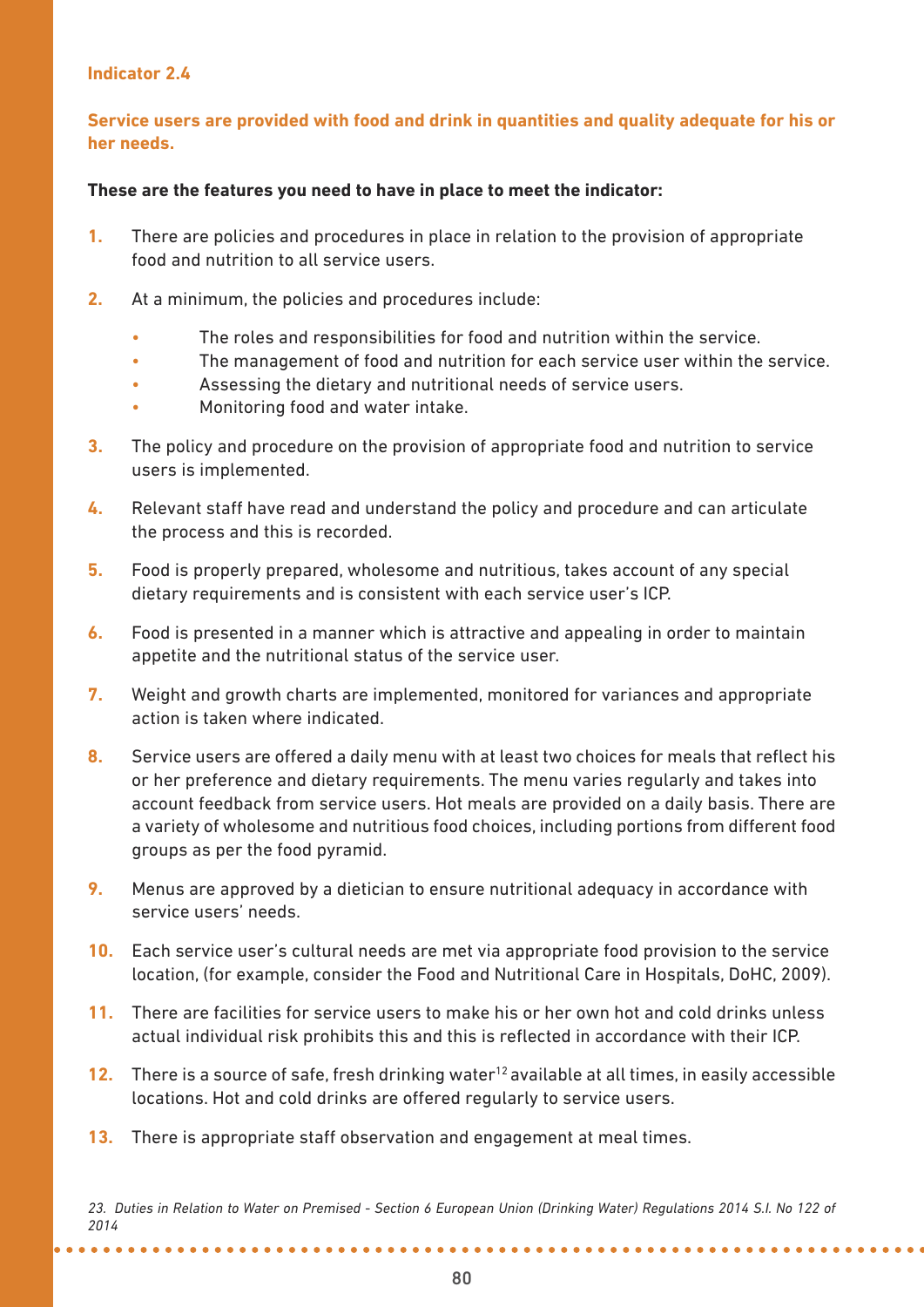#### **For service users with special dietary requirements – (eg. Malnutrition, eating disorder, etc.)**

- **1.** Special dietary needs are documented and catered for e.g. diabetic, coeliac disease, allergies. This information is stored confidentially.
- **2.** Staff are appropriately trained on how best to meet the nutritional needs of the service users in their specific area.
- **3.** Dietary preferences in relation to cultural or religious beliefs are being identified and are catered for.
- **4.** Modified consistency diets are presented in a manner that is attractive and appealing in terms of texture, flavour and appearance, in order to maintain appetite and nutrition. Appropriate links are maintained with Speech and Language Therapy for service users on modified texture diets.
- **5.** Service users, their representatives, family and next-of-kin are educated about the service users' diets, where appropriate, specifically in relation to any contraindications with medication.
- **6.** The needs of service users identified as having special nutritional requirements are regularly reviewed by a dietician.
- **7.** Intake and output charts are maintained and monitored for service users, where appropriate.
- **8.** An evidence-based nutrition assessment tool is used, where appropriate. (MUST, MNA)
- **9.** Weight charts in graph format are implemented, monitored and acted upon for service users, where appropriate.
- **10.** Nutritional and dietary needs are assessed, where necessary, and addressed in the service user's ICP.
- **11.** Analysis is completed to identify opportunities to improve the processes for food and nutrition. This is documented.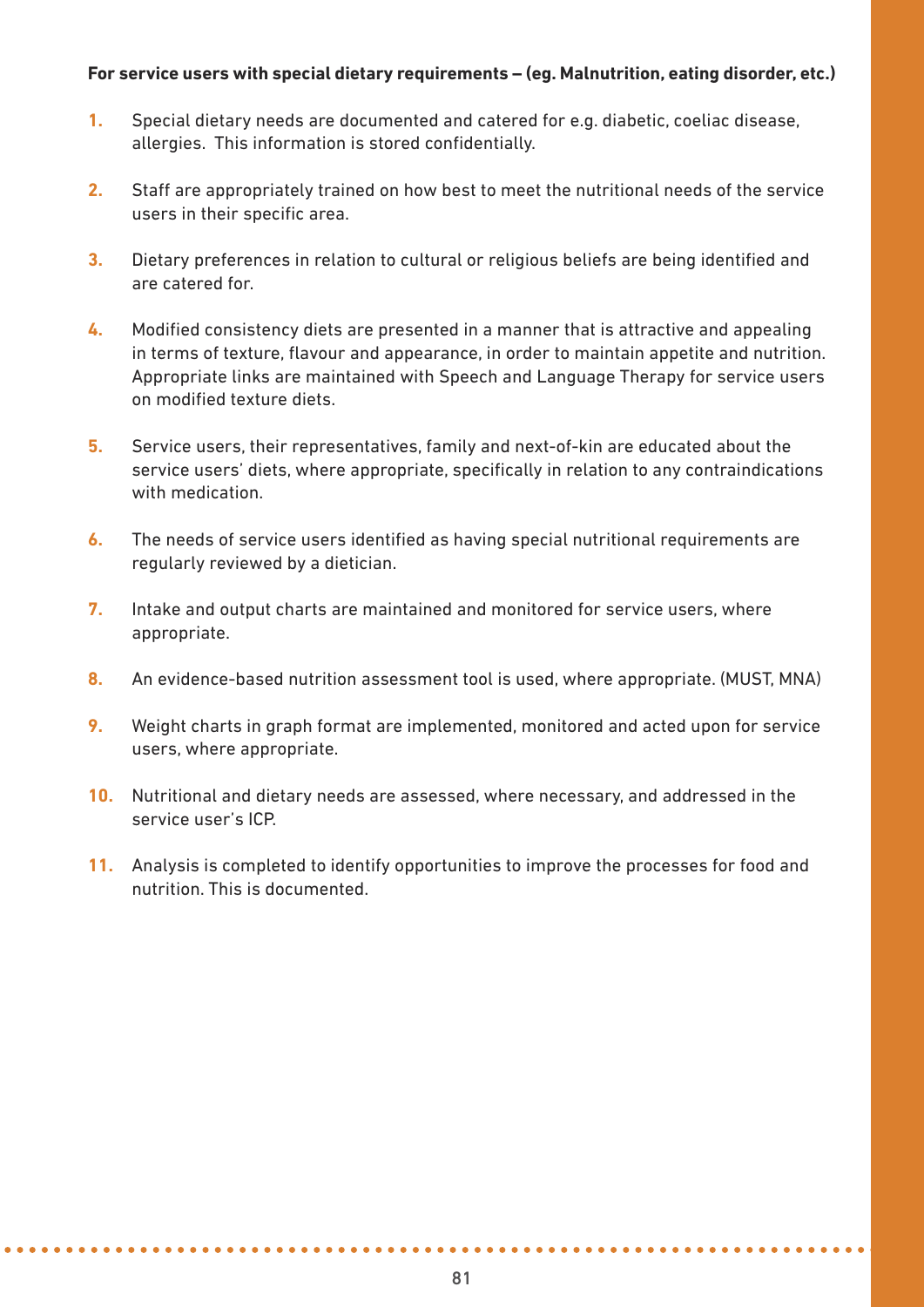**Areas of food preparation, handling, storage, distribution and disposal are appropriately managed to ensure safety24 and compliance with relevant legislation and best available practice.**

#### **These are the features you need to have in place to meet the indicator:**

- **1.** There are written policies and procedures available in relation to food safety in the service, in accordance with the *Mental Health Act 2001 (Approved Centres) Regulations 2006, Regulation 6, Food Safety*.
- **2.** At a minimum, the policies and procedures include:
- The roles and responsibilities in relation to food safety within the service.
- Food preparation, handling, storage, distribution and disposal controls.
- Adhering to the relevant food safety legislative requirements.
- The management of catering and food safety equipment.
- **3.** The policies and procedures in relation to food safety are implemented.
- **4.** Relevant staff have read and understand the policies and procedures and this is documented.
- **5.** Relevant staff can articulate the process for food safety as set out in the policy.
- **6.** Appropriate hand-washing areas are provided for catering services.
- **7.** Appropriate Protective Equipment (including Personal Protective Equipment (PPE), where required, is used during the catering process.
- **8.** Suitable and sufficient catering equipment, crockery and cutlery are in place and provided to service users which meets his or her needs.
- **9.** Proper facilities for the refrigeration, storage, preparation, cooking and serving of food are in place.
- **10.** Hygiene is maintained to support food safety requirements, in relation to food preparation, storage and disposal. In line with Regulation 6 of the Mental Health Act 2001 (Approved Centre) Regulations 2006, Regulation 6 Food Safety.
- **11.** Catering areas, and associated catering and food safety equipment, are appropriately cleaned.
- **12.** Food is prepared in a manner that reduces risk of contamination, spoilage, and infection.
- **13.** Staff handling food have up to date accredited training in HACCP requirements. The training is documented and the certificates maintained on file.
- **14.** Food temperatures are recorded in accordance with food safety recommendations. A log sheet of this is maintained and monitored.
- **15.** Food safety audits occur periodically.
- **16.** Analysis is completed to identify opportunities to improve food safety processes and this is documented.

*24. Regulation 6 of the Mental Health Act 2001 (Approved Centres) Regulations 2006*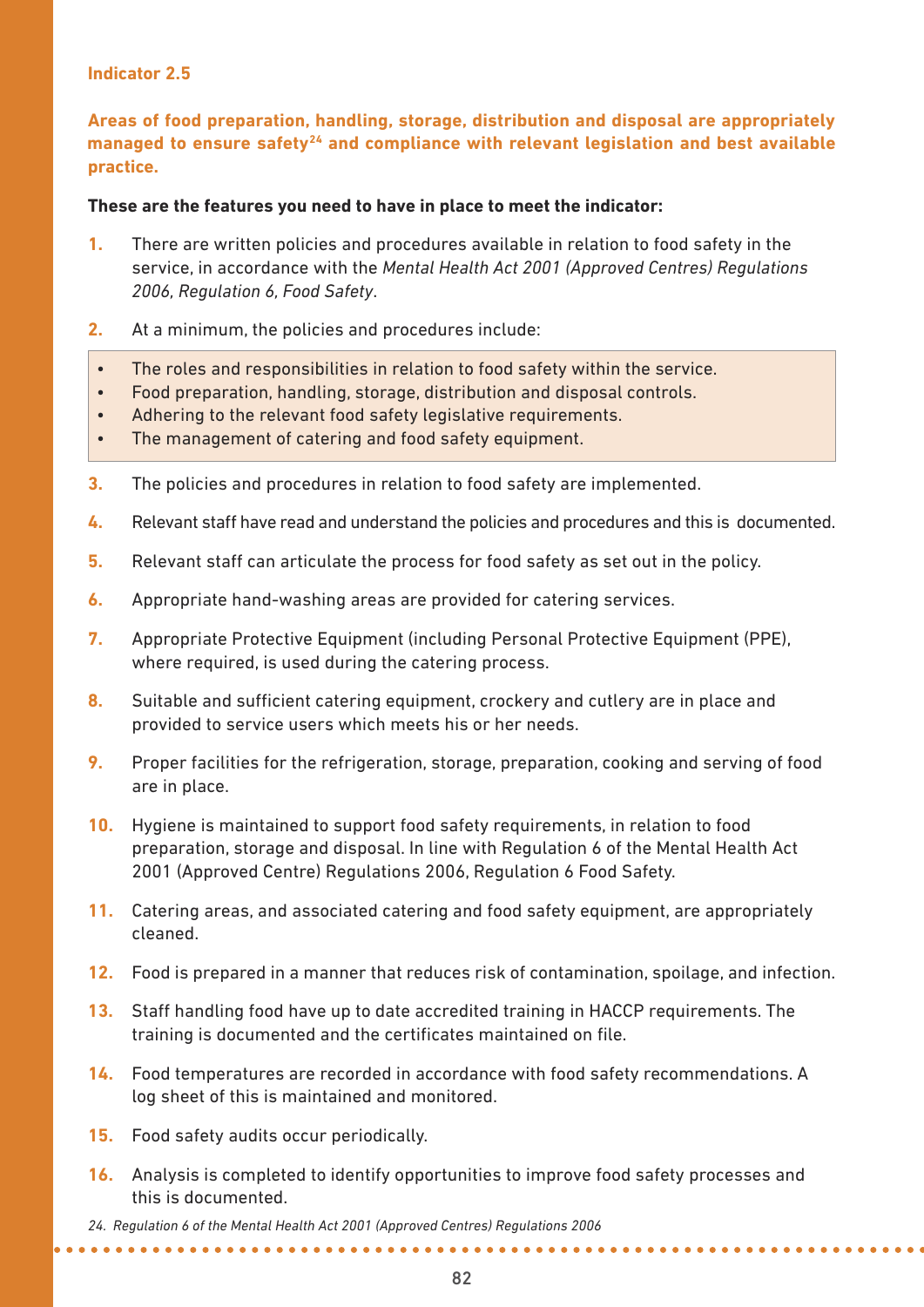# **Service users receive integrated care25 which is coordinated effectively within and between services.**

#### **Indicator 3.1**

**Mental health services are coordinated and integrated to meet the full range of social, psychological and physical care needs of individuals with mental illness.**

#### **These are the features you need to have in place to meet the indicator.**

- **1.** Documented policies and procedures are in place to support the co-ordination of care within and between teams, services, hospitals and settings. This includes the process for transfer, admission and discharge<sup>26</sup>.
- **2.** The policies and procedures are implemented.
- **3.** Staff have read and understand the policies and procedures and this is documented.
- **4.** Staff can articulate the processes.
- **5.** There is collaboration between the service and relevant external service providers/individuals. (e.g. Primary care services, acute hospitals, advocacy, voluntary and statutory agencies, Gardaí, external agencies, homeless agencies, etc).



*25. Regulation 19 of the Mental Health Act 2001 (Approved Centres) Regulations 2006 Health Act 1947 (as amended) 26. Mental Health Act, 2001 (as amended); Mental Health Commission Code of Practice on Admission, Transfer and Discharge to and from an Approved Centre; Mental Health Commission Code of Practice on Admission of Children under the Mental Health Act 2001*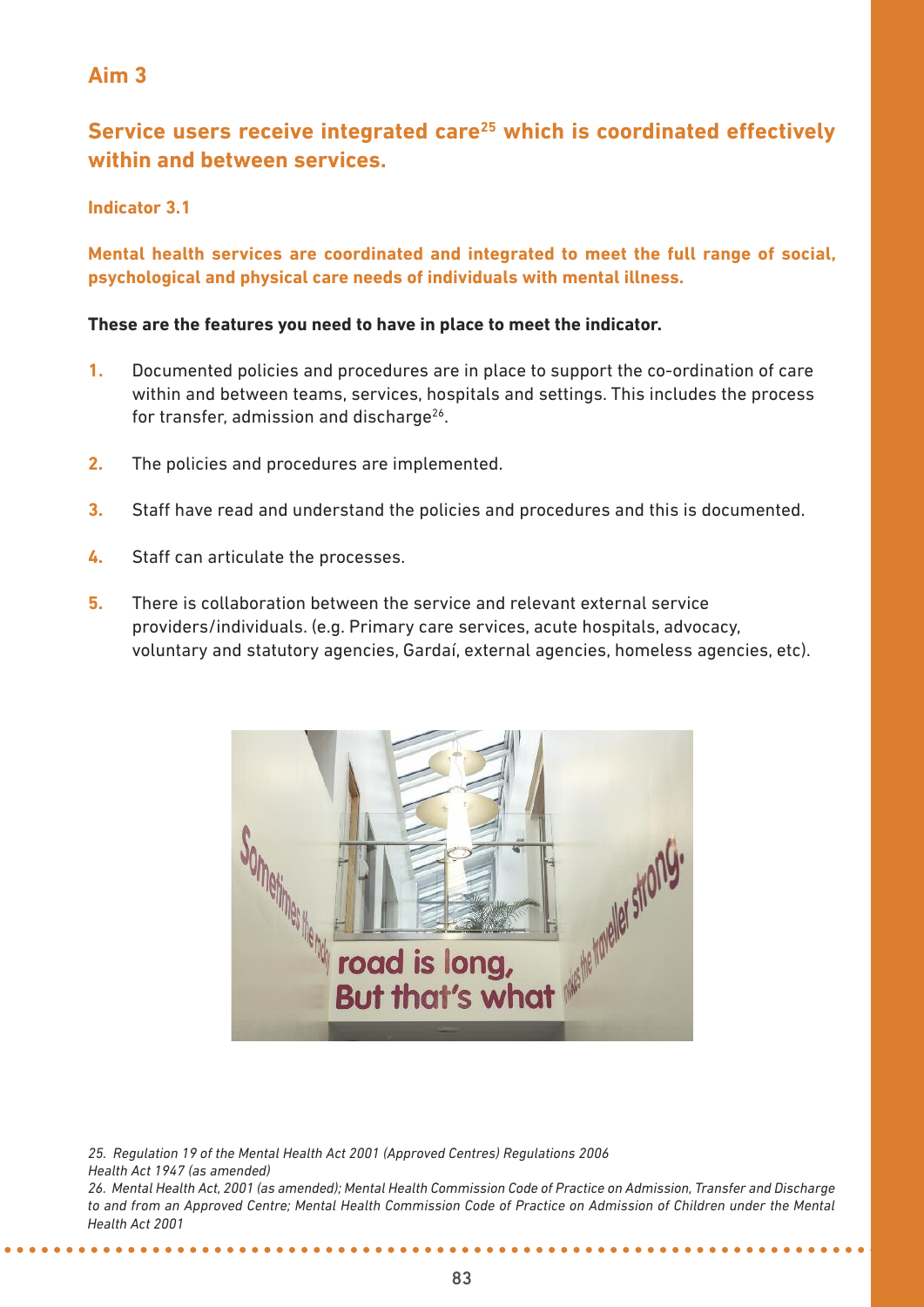Each service user continues to receive care at the end of his or her life<sup>27</sup> which respects his **or her dignity and autonomy and meets his or her physical, emotional psychological, social and spiritual needs.** 

#### **These are the features you need to have in place to meet the indicator:**

- **1.** There is a policy and procedure in place regarding care of the dying, in accordance with the Mental Health Act 2001 (Approved Centres) Regulations 2006, Regulation 14 Care of the Dying.
- **2.** At a minimum, the policy and procedure includes:
- The roles and responsibilities in relation to care of the dying.
- The identification and implementation of the service user's physical, emotional, social, psychological, spiritual and pain management needs in relation to end of life care.
- Advance directives in relation to end of life care, Do Not Attempt Resuscitation orders (DNARs), and service user' religious and cultural end of life preferences, in accordance with HSE National Consent Policy Part 4.
- The privacy, propriety and dignity requirements of service users to be implemented as part of care of the dying.
- The required communication with the service user and their representatives, family, next-of-kin and friends during end of life care.
- The involvement and accommodation and support of service user representatives, family, next-of-kin and friends during the end of life care of a service user, in so far as is practicable.
- The process for managing the sudden death of a service user.
- The supports available to other service users and staff following a service user's death.
- The process and the responsibility for reporting the death of a service user to the required external bodies.
- The process for the notification to the Mental Health Commission of the death of a service user within 48 hours.
- The process for ensuring that the service is informed in the event of the death of a service user who has been transferred elsewhere.
- **3.** The policy and procedures on end of life care are implemented.
- **4.** Relevant staff have read and understand the policy and procedures on end of life care and this is documented.
- **5.** Relevant staff can articulate the processes for end of life care as set out in the policy.
- **6.** The Service user's religious, spiritual and cultural practices at the end of his or her life and the extent to which their family is involved in the decision-making processes are recorded and respected where possible.

*27. Regulation 14 of the Mental Health Act 2001 (Approved Centres) Regulations 2006, Regulation 10 of the Mental Health 2001 (Approved Centres) Regulations 2006 Care of the Dying*

*Mental Health Commission Code of Practice on Notification of Deaths and Incident Reporting; Mental Health Commission Addendum to the Code of Practice on Notification of Deaths and Incident Reporting; Section 18 Coroners Act 1962 (Notification);*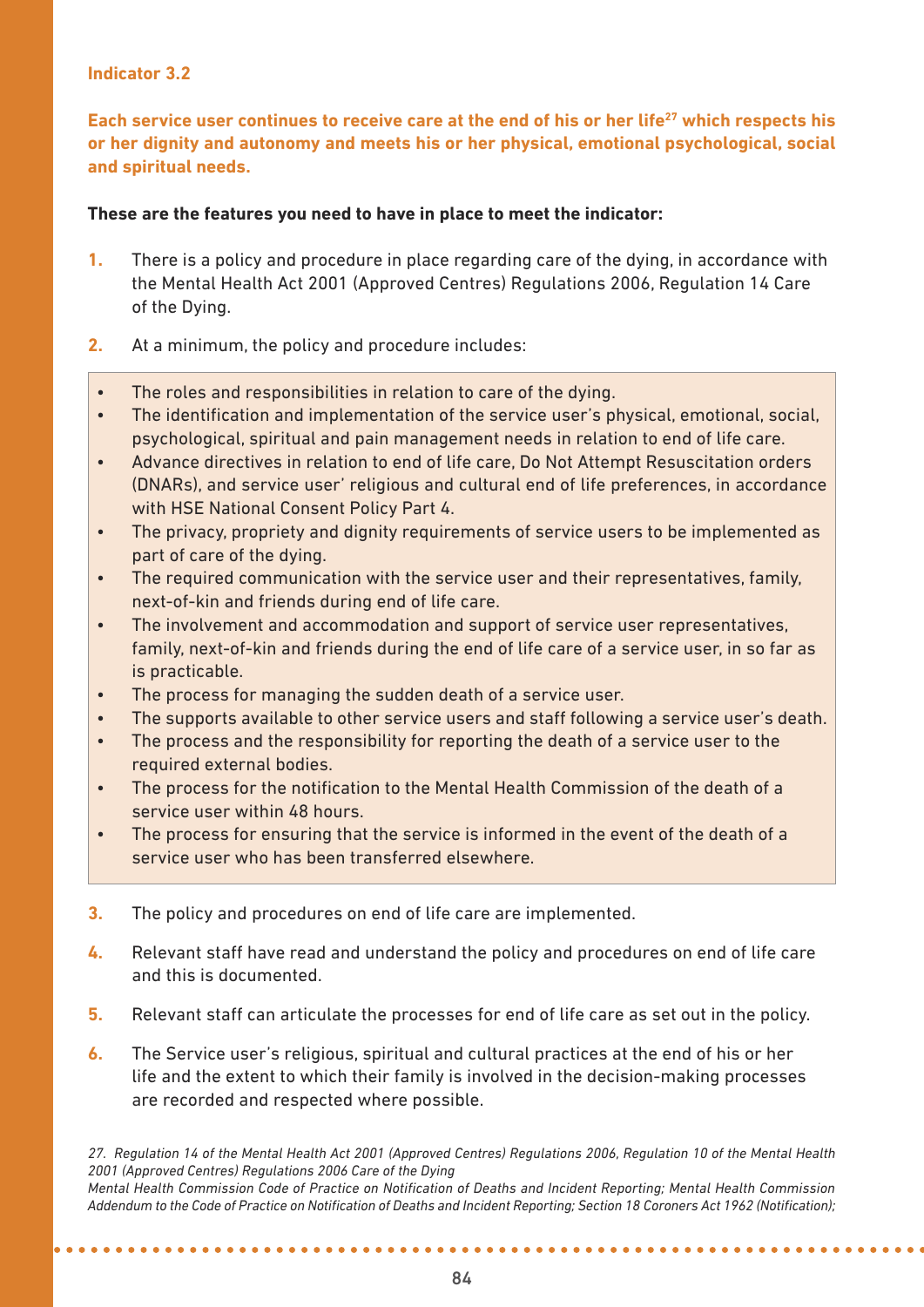- **7.** The service user is provided with appropriate care and comfort to address his / her physical, emotional, psychological, social and spiritual needs. This is documented in the ICP.
- **8.** Pain is prioritised and managed during end of life care.
- **9.** Every effort is made to ensure that the service user's choice as to the place of death, including the option of a single room or returning home, is identified and is respected as far as is practicable.
- **10.** In accordance with the service users assessed needs and consent; referrals are made to specialist palliative care services so that an integrated MDT approach to end of life care is provided.
- **11.** Staff are provided with accredited training and guidance in end- of-life care as appropriate to their role.
- **12.** The mental health service has facilities in place to support end of life care so that a service user is not unnecessarily transferred $^{28}$  from a continuing care facility to an acute setting, except for specific medical reasons and in accordance with his or her wishes.
- **13.** The privacy and dignity of service users is protected, for example this may include the provision of a single room within the centre during the provision of end of life care.
- **14.** As far as is practicable, overnight facilities are available to family, friends and carers in accordance with the service users wishes. Time and privacy are allowed and support is provided to family, friends and carers upon the death of a service user.
- **15.** The service user's death is managed with dignity and propriety.
- **16.** When a sudden death of a service user occurs religious and cultural practices are respected.
- **17.** The sudden death of a service user is managed in accordance with legal requirements.
- **18.** Support is given to other service users and staff following a services users' death.
- **19.** As far as is practicable the service user family, next of kin, friends and carers are accommodated.
- **20.** There is a written procedure for staff to follow after the death of a service user in relation to the verification and certification of death, in accordance with the Coroners Act (1962).
- **21.** The service user's body is treated with dignity and respect in accordance with his or her wishes, the service users' cultural and religious beliefs and evidenced – based practice.
- **22.** The Mental Health Commission is notified in writing of the death of any service user of the approved centre, including the death of any service user transferred to a general hospital for care and treatment, as soon as is practicable, but no later than 48 hours of the death occurring.

*Mental Health Commission Code of Practice on Admission of Children under the Mental Health Act 2001*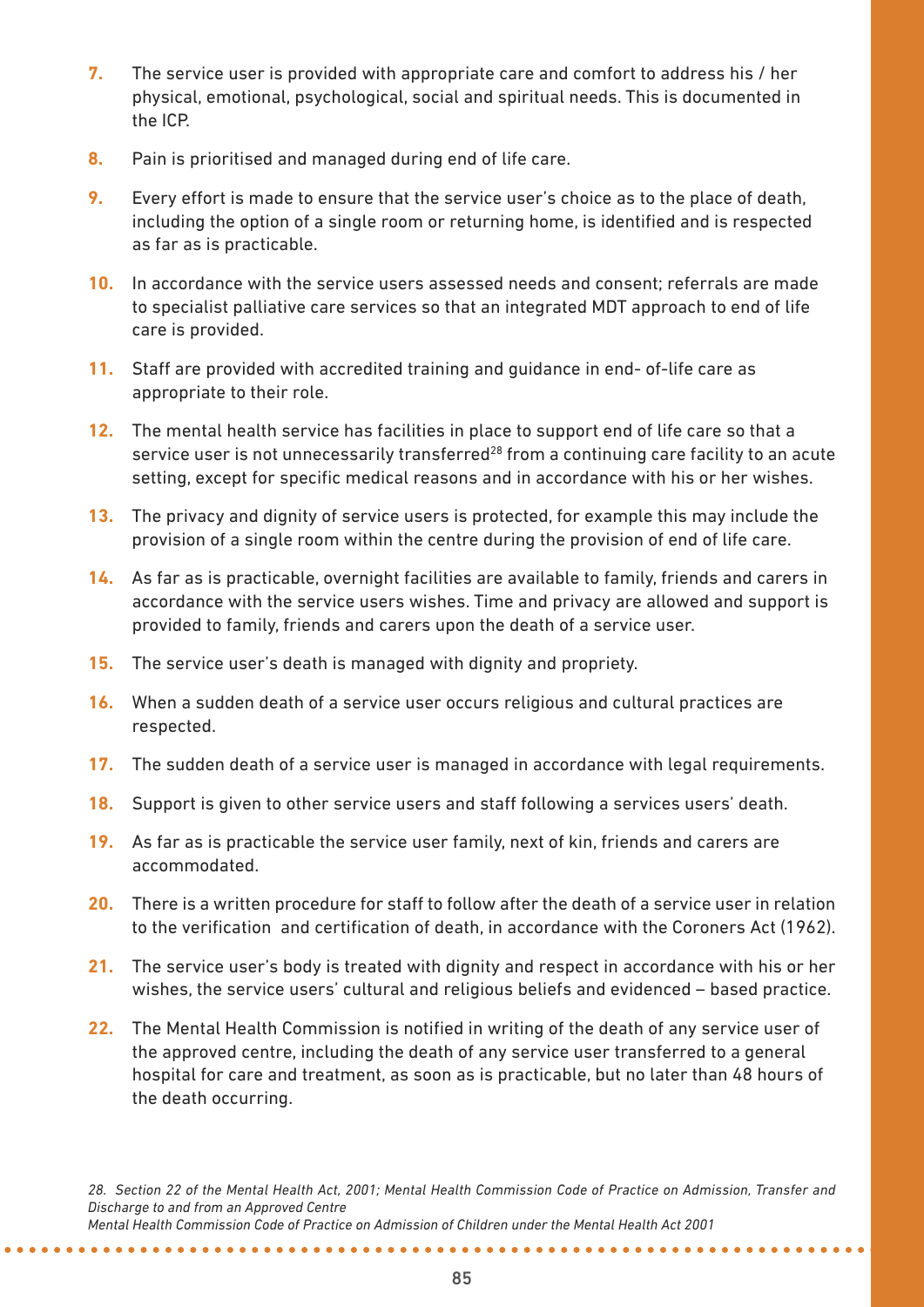- **23.** End of life care provided to the service user is systematically reviewed to ensure that the Mental Health Act 2001 (Approved Centres) Regulations 2006, Regulation 14; Care of the Dying is complied with.
- **24.** A systems analysis is undertaken in the event of a sudden or unexplained death within the service.
- **25.** The implementation of the care of the dying policy and procedures are monitored and continuously improved. This is documented, for example, review of deaths, audits, systems analysis and investigation reports. Documentation confirms that analysis is completed to identify opportunities to improve the processes for the care of the dying.

**Handover30 of clinical information is timely, concise, accurate and appropriate..** 

#### **These are the features you need to have in place to meet the indicator.**

- **1.** There is a policy and procedure in place on structured clinical handover.
- **2.** The policy and procedures on clinical handover is implemented.
- **3.** Staff have read and understand the policy and procedures and this is documented.
- **4.** Staff can articulate the processes on structured handover as outlined in the policy.
- **5.** Agreed communication tools are in use for handover including handover checklists with minimum data sets.
- **6.** Tools and resources for a structured clinical handover process, are available to the workforce. Examples include ISOBAR (Identify–Situation–Observations– Background– Agreed plan–Read back) and SHARED (Situation–History–Assessment– Risk– Expectation–Documentation).
- **7.** Handovers are timely, accurate, concise and appropriate.
- **8.** Documentation in relation to structured handover is maintained safely.
- **9.** Handovers are reviewed to determine effectiveness and to identify areas for improvement.
- **10.** Information on handover is routinely reported to and reviewed by management.
- **11.** Records show that effective handover has occurred, (e.g. service user care plans, clinical file, discharge summary, e-referrals).

*30 Regulation 18 of the Mental Health Act 2001 (Approved Centres) Regulations 2006, Section 14 Mental Health Act, 2001; Section 21 Mental Health Act 2001; Section 22 Mental Health Act, 2001; Section 28 Mental Health Acts 2001; Mental Health Commission Code of Practice on Admission, Transfer and Discharge to and from an Approved Centre Mental Health Commission Code of Practice on Admission of Children under the Mental Health Act 2001*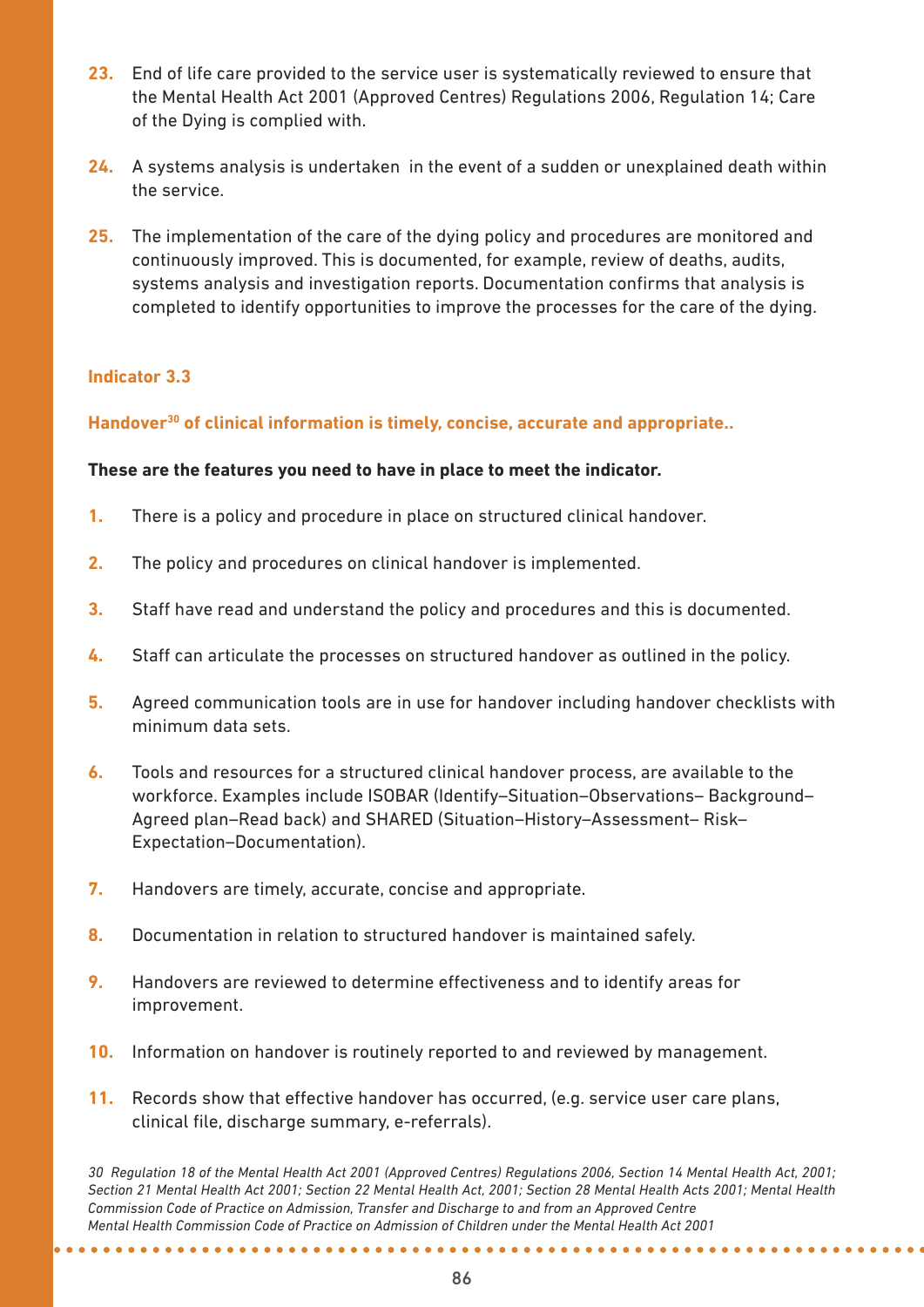# **All information necessary31 to support the provision of effective care, including information provided by the service user, is available at the point of decision making.**

#### **Indicator 4.1**

**Accurate, integrated and readily accessible service user records are developed in accordance with best available practice/legislation, and are available to the workforce at the point of care.**

#### **These are the features you need to have in place to meet the indicator:**

- **1.** There are policies and procedures for the creation, access, retention of and destruction of records in place and are in accordance with Mental Health Act 2001 (Approved Centres) Regulations 2006, Regulation 27 Maintenance of Records and HSE Standards and Recommended Practices for Healthcare Records Management (2011).
- **2.** At a minimum, the policies and procedures for the creation, access, retention of and destruction of records includes:
	- The roles and responsibilities for the creation of, access to, retention of and destruction of records.
	- The required service user record creation and content.
	- Those authorised to access and make entries in the service users' records.
	- Privacy and confidentiality of service user record and content.
	- Service users'' access to service user records.
	- Record retention periods, see Health Service Policy Record Retention Periods (2013)
	- The destruction of records.
	- Record review requirements.
	- The relevant legislative requirements relating to record maintenance; the implementation of the Data Protection Act 1988 (as amended).
	- Acts, Freedom of Information Acts and associated controls for records.
	- How entries in the service user'' records are made, corrected and overwritten.
	- The process for making a retrospective entry in service users' records.
	- General safety and security measures in relation to records (stored in locked room or press).
	- Retention of inspection reports relating to food safety, health and safety and fire inspections.
- **3.** The policies and procedures for the creation, access, retention of and destruction are implemented.
- **4.** All clinical staff and other relevant staff have read and understand the policies and procedures and this is documented.

**\*\*\*\*\*\*\*\*\*\*\*\*** 

*<sup>31.</sup> Regulation 27 of the Mental Health Act 2001 (Approved Centre) Regulations 2006*

*<sup>32.</sup> Health Services Regulations 1971 S.I. No 105/1971*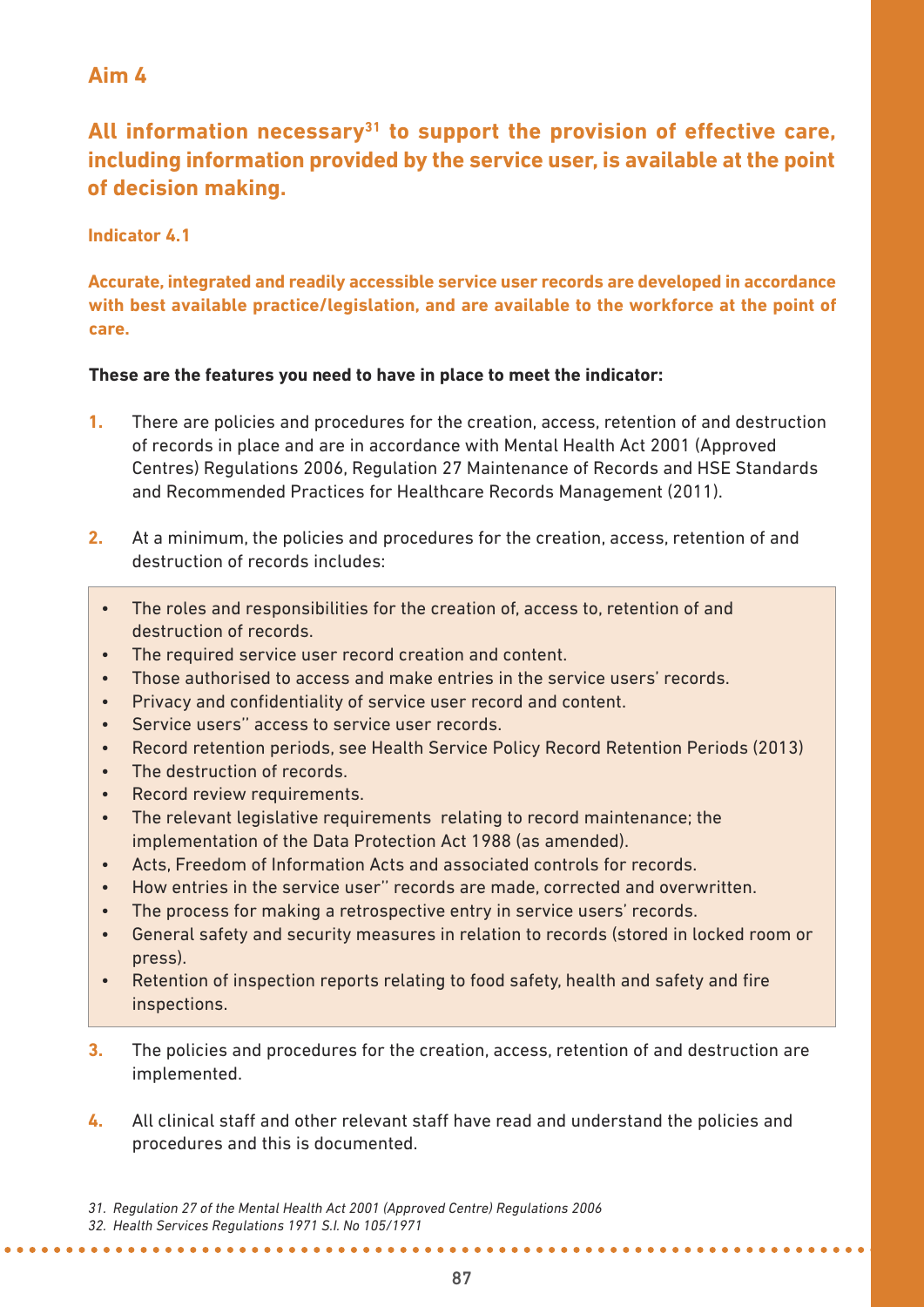- **5.** All clinical staff and other relevant staff can articulate the policies and procedures.
- **6.** Staff are trained in best practice record keeping.
- **7.** The service user's record is maintained using two appropriate service user identifiers which are unique to the service user.
- **8.** All relevant records are available at the point of decision making.
- **9.** Technology is available to ensure staff can access service users clinical records whether attending out patients department, day hospital, emergency department , etc. to assist in focused care planning.
- **10.** All relevant staff working with the service user have read the service user's records to ensure they are knowledgeable, with the appropriate service user's consent.
- **11.** Where a service user requires support in providing information for records this is facilitated. (e.g. peer advocate, family member or nurse/staff member).
- **12.** Records are developed in accordance with legislative and best available practice guidelines.
- **13.** Records and reports are maintained in a manner to ensure completeness, accuracy and ease of retrieval.
- **14.** The following requirements are in place regarding records:
	- Records are kept up-to date.
	- Records are maintained in good order and in logical sequence and are accessible to authorised staff only.
	- Only authorised staff make entries in service users records or specific sections therein.
	- Records are maintained in a safe and secure place, in accordance with Mental Health Act 2001 (Approved Centre) Regulations 2006, Regulation 27 Maintenance of Records.
	- Records are written legibly in black indelible ink and are readable when photocopied.
	- Records are factual, consistent, accurate and do not contain jargon, unapproved abbreviations or meaningless phrases (e.g. observations – "service user kept a low profile").
	- Each entry includes the date.
	- Each entry includes the time using the 24-hour clock.
	- Each entry is followed by a signature and the signatures discipline.
	- The service also maintains a record (signature bank) of all signatures used in the service user's record.
	- All entries made by student nurses/clinical training staff are counter-signed by a registered nurse/clinical supervisor.
	- Where an error is made, this is scored out with a single line and the correction written alongside with date, time and initials.
	- Correction fluid is not used on clinical records.
	- The service user's name and date of birth is detailed on all documentation and is transcribed correctly.
	- Where a member of staff makes a referral to, or consults with another member of the healthcare team, this person is clearly identified by their full name and title. (Seen by doctor' or 'doctor informed' is not acceptable).

**\*\*\*\*\*\*\*\*\*\*\*\***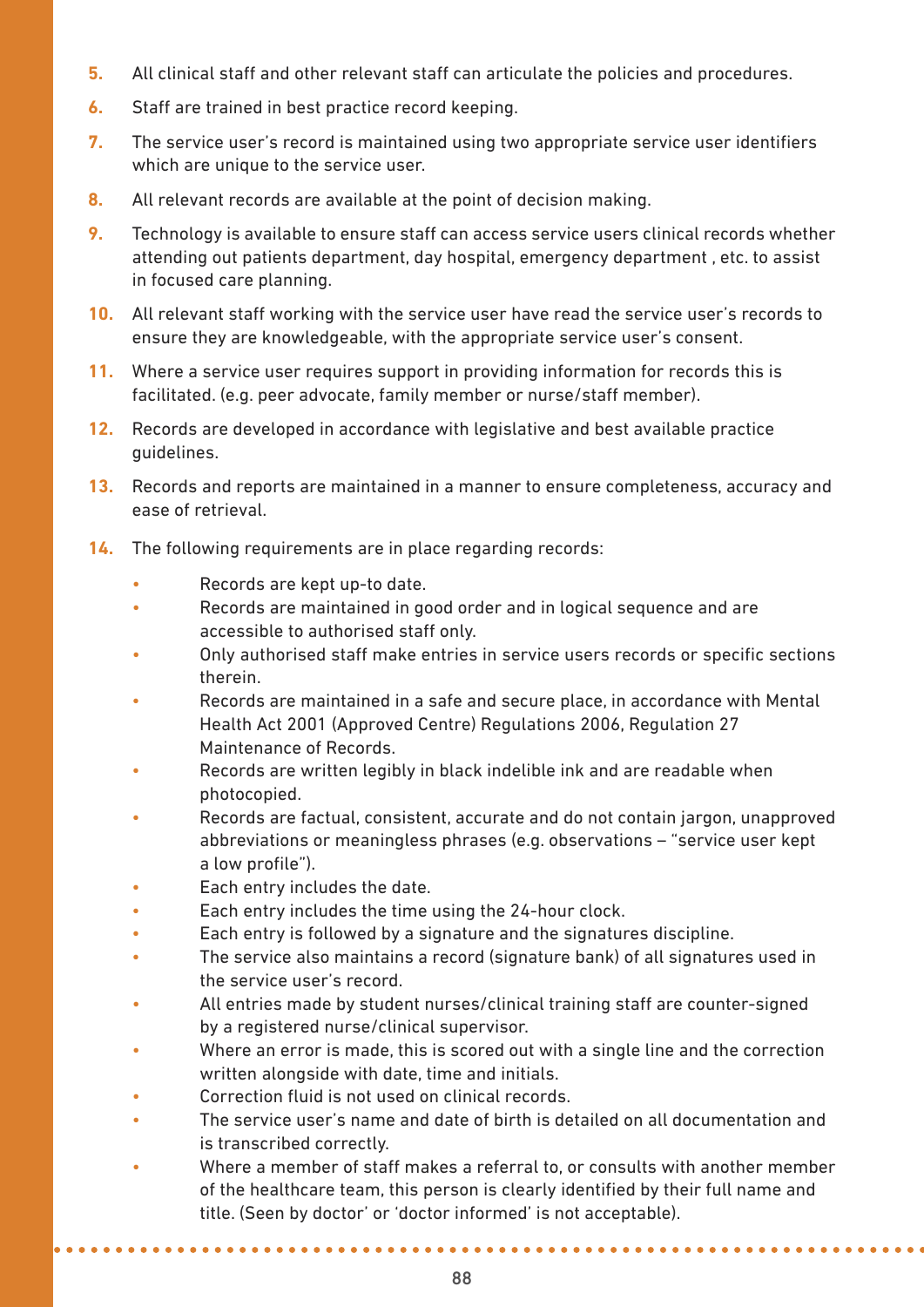- **15.** Where information or advice is given over the telephone, this is documented as such by the member of staff who took the call and the person giving the information or advice is clearly identified.
- **16.** Records are appropriately secured throughout the service/centre from loss or destruction and tampering and unauthorised access or use.
- **17.** All service users' records are physically stored together, where possible
- **18.** A record is initiated for every service user assessed or provided with care and/or services by the service.
- **19.** Service user records are reflective of the service users' current status and the care and treatment being provided.
- **20.** Documentation on inspections of food safety, health and safety and fire safety is maintained in the service.
- **21.** Records are retained and destroyed in accordance with legislative requirements, the policy and procedure of the service, and the HSE Policy on Record Retention Periods (2013).
- **22.** Computer access to electronic records is available to the clinical workforce in clinical areas including access to multidisciplinary team records (for example laboratory reports).
- **23.** Audits are conducted into compliance with legislation to ensure completeness, accuracy and ease of retrieval (e.g. Data Protection Act, FOI Act 2014). This is documented. The records of transferred or discharged service users are included in the audit, as far as is practicable.
- **24.** Analysis is completed to identify opportunities to improve the maintenance of records processes.

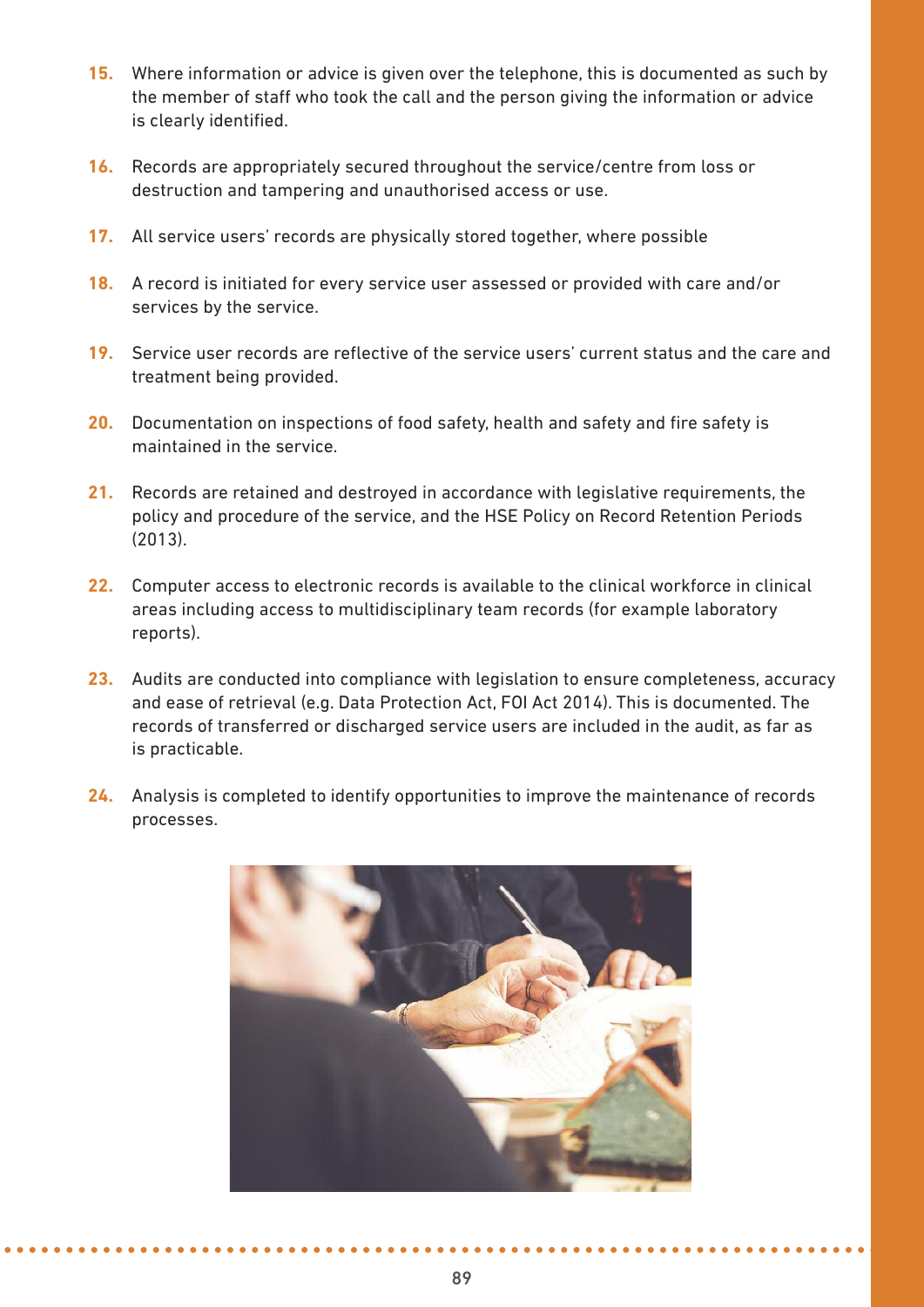**The mental health service is provided in a physical environment<sup>33</sup> which supports the delivery of high quality, safe, reliable service provision and protects the health and welfare of service users, staff and visitors.**

#### **Indicator 5.1**

**The premises and facilities comply with relevant legislative requirements and best available practice.** 

#### **A Checklist is included** *(Appendix 4) t***o support services to determine if this indicator is being met.**

#### **These are the features you need to have in place to meet the indicator:**

- **1.** There are policies and procedures in place, relating to the premises.
- **2.** At a minimum, the policies and procedures include:
	- The roles and responsibilities for the maintenance of the premises and related processes.
	- The legislative requirements to which the premises must conform.
	- The premises maintenance programme.
	- The premises cleaning programme.
	- The premises utility controls and requirements.
	- Identifying hazards and ligature points in the premises.
	- The provision of adequate and suitable furnishings in the premises.
- **3.** The policies and procedures relating to premises are implemented.
- **4.** Relevant staff have read and understand the premises policies and procedures and this is documented.
- **5.** Relevant staff can articulate the policies and procedures relating to the maintenance of the premises.
- **6.** Premises are clean and maintained in good structural and decorative condition.
- **7.** Premises are adequately lit, heated and ventilated.
- **8.** A programme of routine maintenance and renewal of the fabric and decoration of the premises is developed and implemented and records of such programmes are maintained.
- **9.** The service has adequate and suitable furnishings, having regard to the number and mix of service users.

. . . . . . . . . . . . . . . . . .

*<sup>33.</sup> Regulation 22 of the Mental Health Act 2001 (Approved Centres) Regulations 2006 Premises*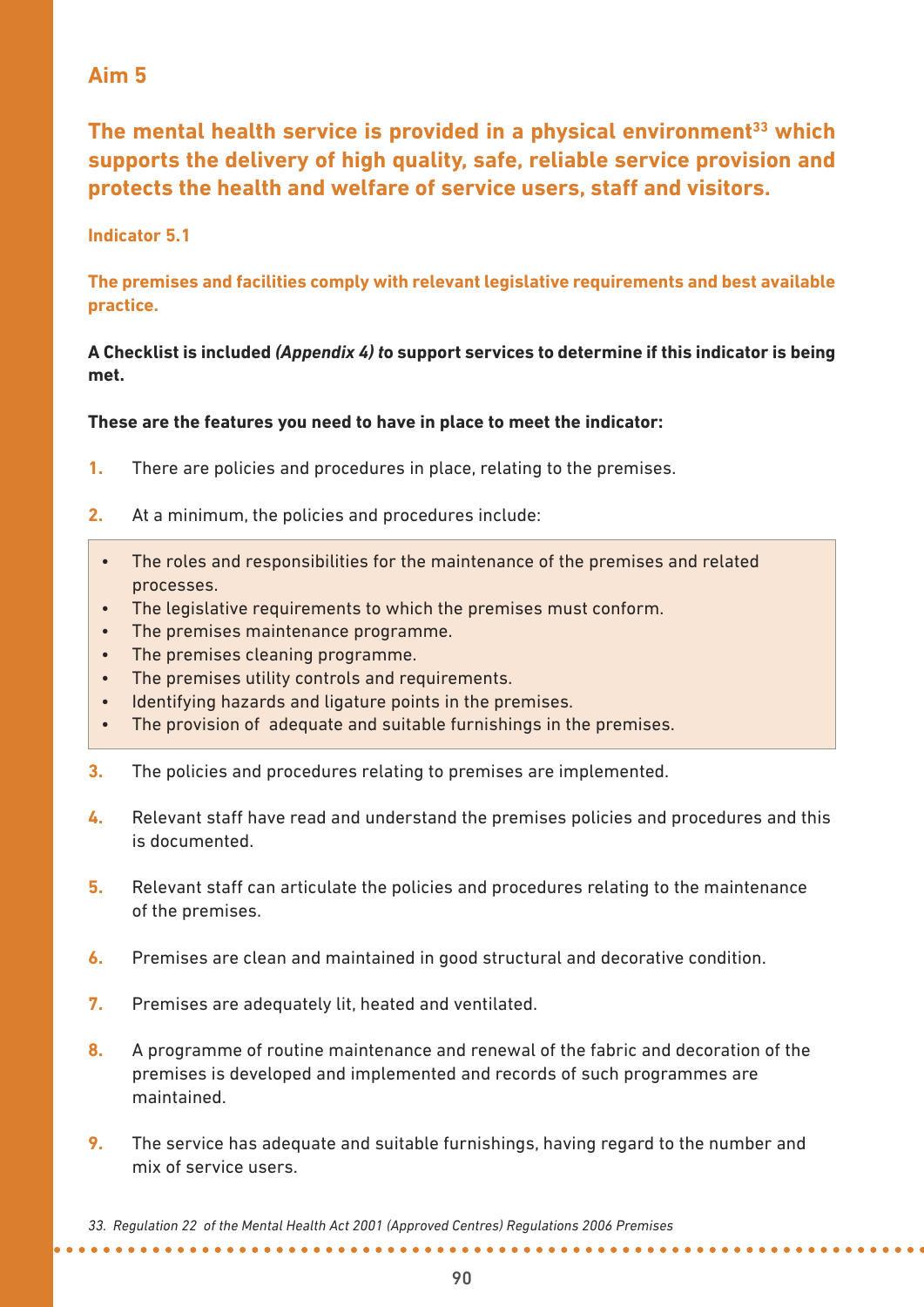- **9.** The service has adequate and suitable furnishings, having regard to the number and mix of service users.
- **10.** The condition of the physical structure and the overall environment is developed and maintained with due regard to the specific needs of service users and the safety, wellbeing, privacy and dignity of service users, staff and visitors.
- **11.** In approved centres, any premises in which the care and treatment of persons with a mental disorder or mental illness is begun after the commencement of the regulations shall be designed and developed or redeveloped specifically and solely for this purpose, in so far as it practicable and in accordance with best contemporary practice, and accessible to persons with disabilities.
- **12.** The design of the physical environment offers maximum opportunity to maintain and improve mental and general health, in so far as is practicable.
- **13.** Structures and systems, physical and human resources are in place to plan and implement effective infection prevention and control programmes, including but not restricted to hand hygiene, C. diff, MRSA, Norovirus and the management of an infectious outbreak. (See and use Appendix 5, Self Assessment Infection Control Checklist)
- **14.** There is a system to audit the premises, including ligature audit (using a validated audit tool) and hygiene audit; and action is taken to address any improvements required.
- **15.** Ligature points are minimised to the lowest practicable level, based on risk assessment.
- **16.** Analysis is completed to identify opportunities to improve the premises. This is documented.

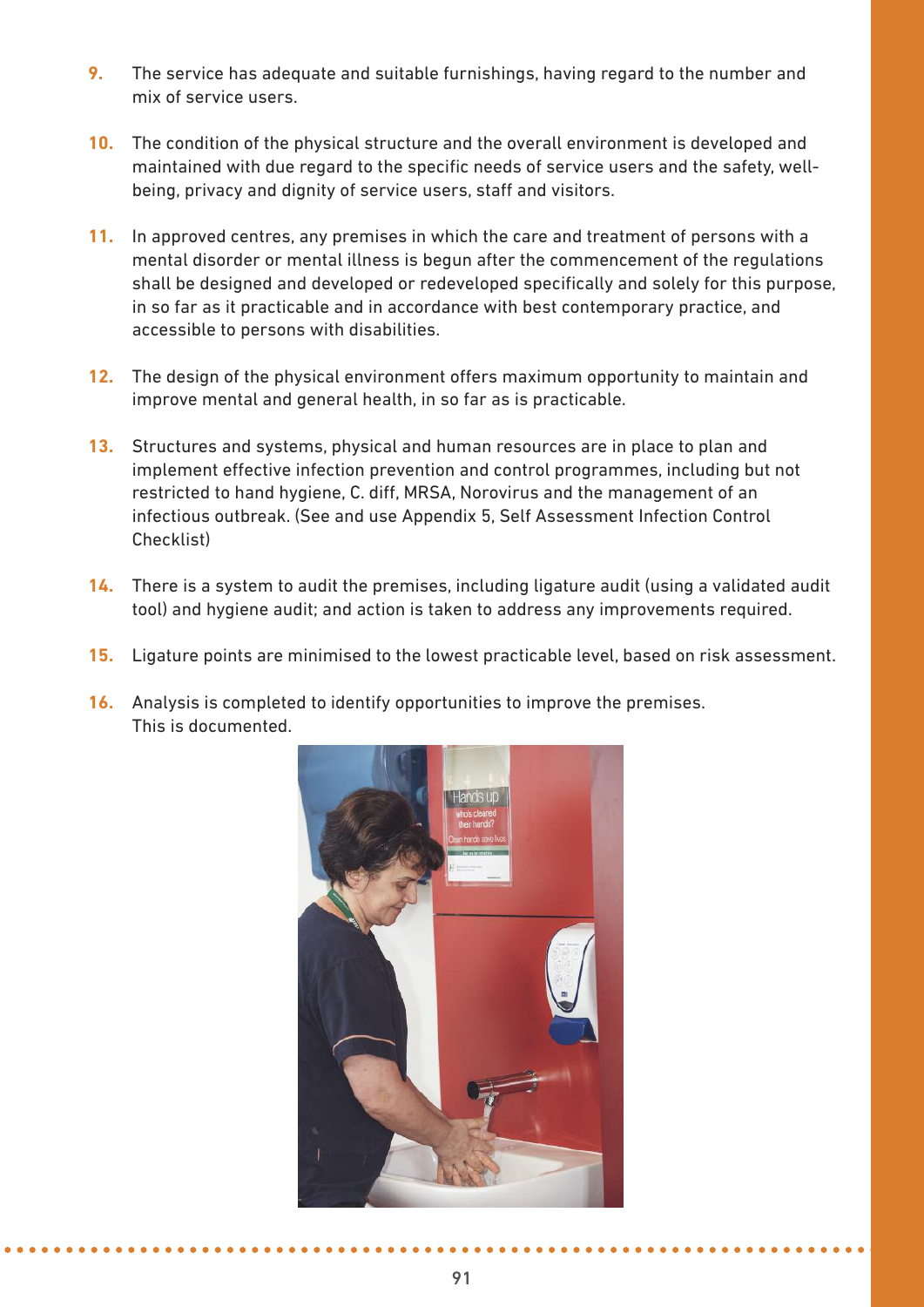# **The effectiveness of mental health care outcomes is systematically monitored, evaluated and continuously improved.**

#### **Indicator 6.1**

#### **There is a structured approach to quality improvement which involves service users, family, carers and staff.**

#### **These are the features you need to have in place to meet the indicator:**

- **1.** The service evaluates and monitors the quality and safety of the care provided and the outcomes for service users. Mechanisms for this include:
	- Performance indicators and benchmarks (e.g. waiting times, use of restrictive practice, service user information, service user experience, ICP, medications, environment).
- **2.** National Care metrics are in use. These are collected and reviewed monthly and include: service user identification, complaints information, provision of information, rights and discharge planning, medication storage and custody, medication administration.
- **3.** The service has an audit schedule which includes but is not limited to:
	- Identification of service users.
	- Food safety.
	- ICP.
	- Hygiene and infection control.
	- Ligature audit.
	- Medication management (including quarterly audits of prescription and administration records).
	- Service user records.
	- Operating policies and procedures.
	- Complaints log.
	- Risk register.
- **4.** The schedule includes self-assessment / audit against this Best Practice Guidance for Mental Health Services.
- **5.** The records of audits / self-assessments include quality improvement plans, any action taken, trending and learning.
- **6.** Governance arrangement are in place to ensure that findings from audits / selfassessments, incident reports and complaints are effectively managed, monitored and disseminated to staff and service users and anonymised where appropriate
- **7.** Minutes of health and safety committees, quality and safety committees demonstrate that mental health care is being monitored, evaluated and improved.
- **8.** Service users and staff are involved in the quality improvement process, (e.g. executive quality improvement walk around and service users' committees) and receive training as required.
- **9.** Clear written language is used in core processes and documentation.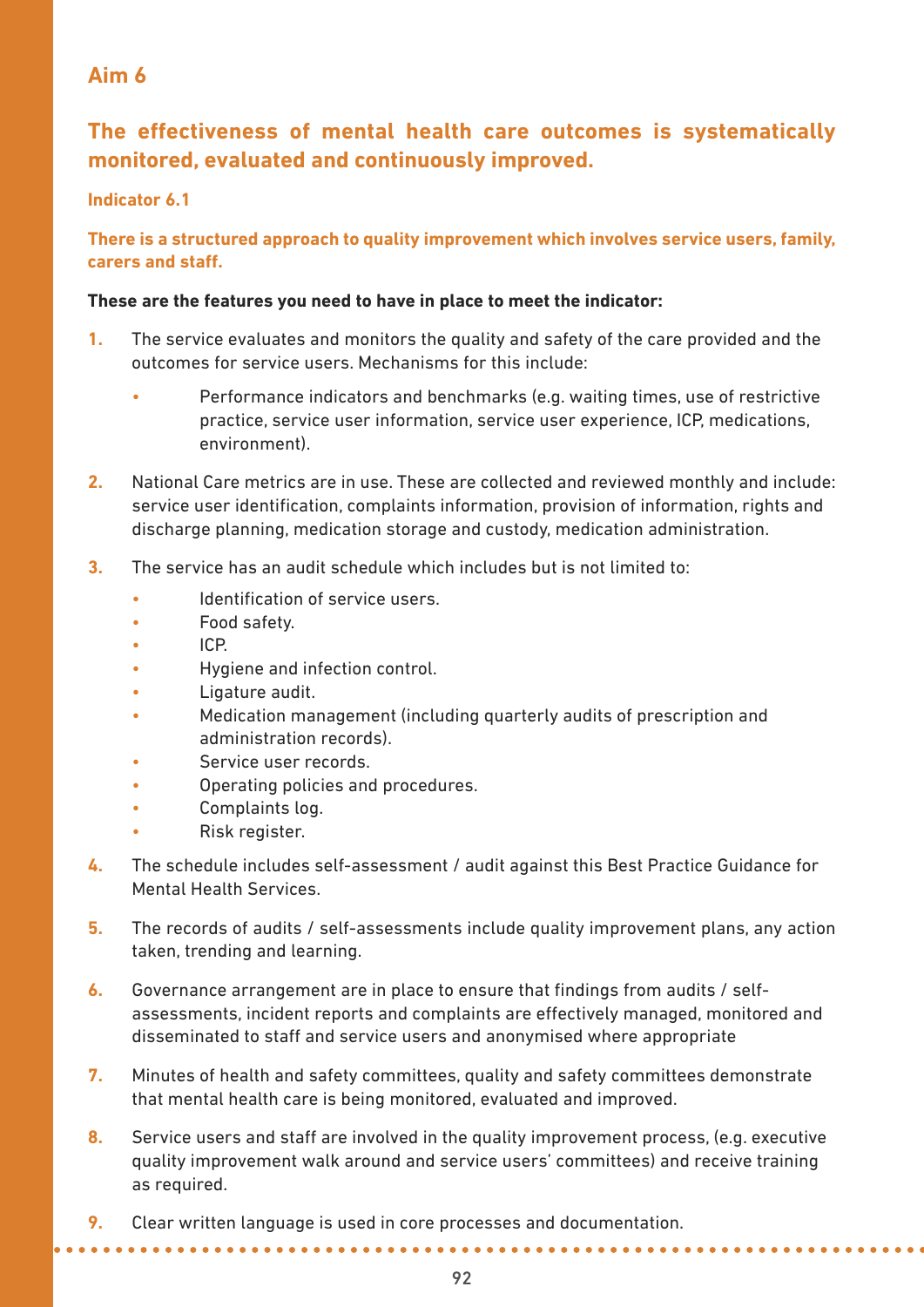## **Service users' health and well-being is supported by the mental health service's policies and procedures for medication management34.**

**Indicator 7.1**

**Medication Management policies & procedures are in place and implemented effectively in accordance with regulations and best available practice.** 

#### **A Checklist is included** *(Appendix 6)* **to support services to determine if this indicator is being met.**

#### **These are the features you need to have in place to meet the indicator:**

- **1.** There are written operational policies and procedures relating to the ordering, prescribing, storing and administration, recording, monitoring review, self administration, crushing, covert administration, withholding, refusal, reconciliation, and disposal of medicines are in place. The policy also includes the processes for medication management at admission, transfer, and discharge. Roles and responsibilities are defined in the policy.
- **2.** The process for the management of medication errors and/or adverse effects, including external reporting requirements.
- **3.** These policies and procedures are developed in accordance with NMBI guidelines; in accordance with *Mental Health Act 2001 (Approved Centres) Regulations 2006, Regulation 23 Ordering, Prescribing, Storing and Administration of Medicines; and in accordance with the Misuse of Drugs (Amendment) Regulations 1993, 1999, 2006, 2007, 2009, (No. 2) 2009, 2010, (No.2) 2010, 2011, 2014, (No.2) 2014; and the Misuse of Drugs Regulations 1988 (as amended)*.
- **4.** The policies and procedures are implemented.

. . . . . . . . . . . . . . . .

- **5.** The practices regarding ordering, prescribing, storing, administering, recording and disposal of medications are in accordance with the policies and procedures.
- **6.** All nursing and medical staff as well as pharmacy staff, where applicable have read and understand the policies and procedures for medication management and this is documented.
- **7.** All nursing and medical staff as well as pharmacy staff, where applicable can articulate the processes as set out in the policies and procedures.
- **8.** Staff have access to comprehensive, up-to-date information on all aspects of medication management.
- **9.** All nursing and medical staff as well as pharmacy staff, where applicable staff receive training on the importance of reporting medication incidents, errors or near misses. This is documented.

*34. Section 60 Mental Health Act, 2001; Regulation 23 Mental Health Act 2001 (Approved Centres) Regulations 2006 (Ordering, Prescribing, Storing and Administration of Medicines)*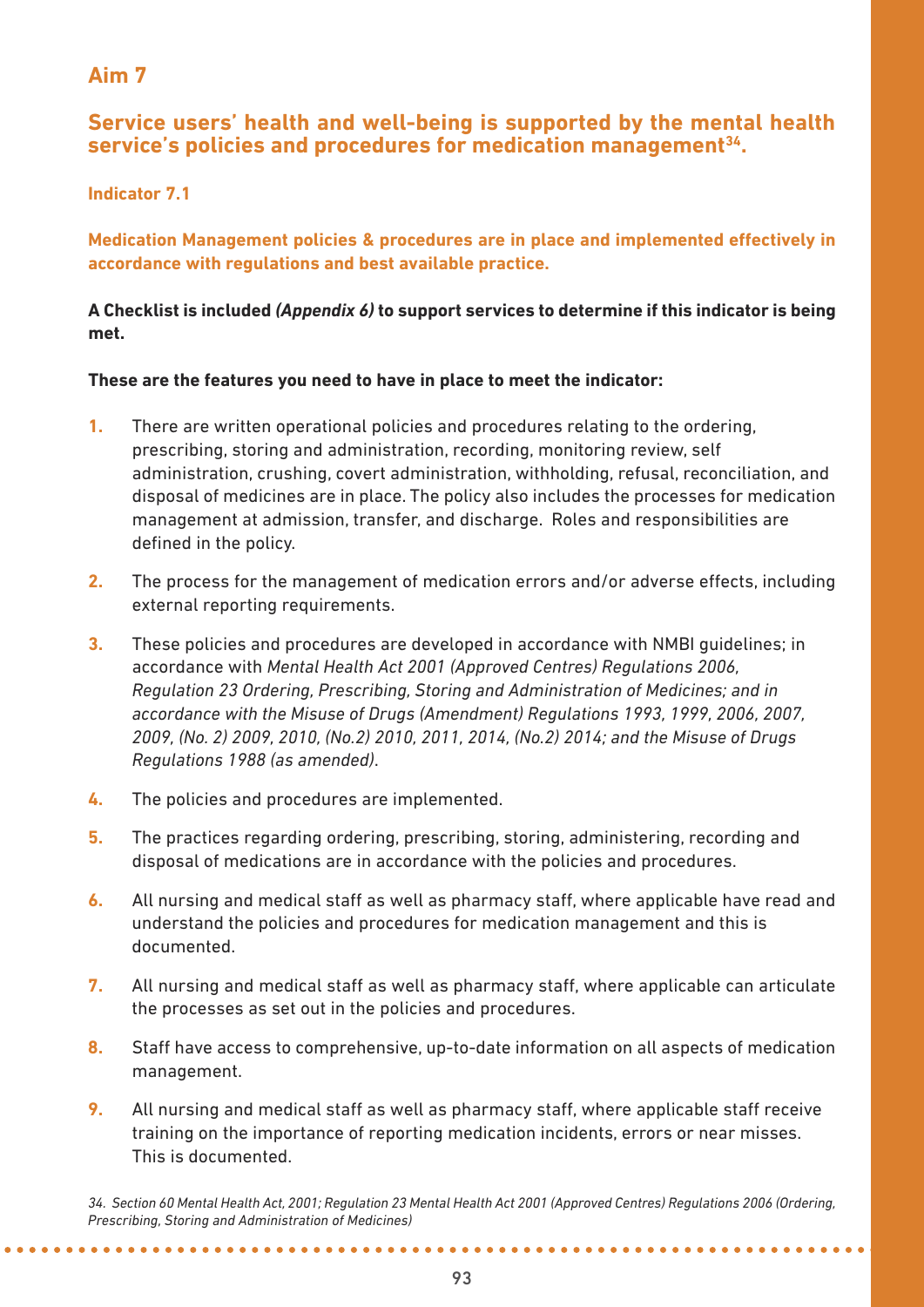- **10.** Service users are encouraged to take responsibility for his or her own medication, in accordance with his or her age, capacity and wishes.
- **11.** The service user's choice to self-administer medication is facilitated, where the risks have been assessed and the competence of the service user to self-administer is confirmed, and is referred to in the ICP.
- **12.** A record of all prescribers' Medical Council Registration number is maintained for medical staff and the Nursing and Midwifery Board of Ireland (NMBI) Registration Number is maintained for Nurse Prescribers within the Nurse Prescriber Division.
- **13.** Each service user, family and carer is advised, as appropriate, about the side effects of prescribed medicines and is given access to information leaflets and where necessary training, regarding medication.
- **14.** Each service user is afforded the opportunity to consult the pharmacist, prescriber or other appropriate healthcare professional about medicines prescribed.
- **15.** Medication is monitored and reviewed according to evidence-based practice. Medication is reviewed at regular specified intervals and the findings of this review are documented in the service user's ICP / healthcare record.
- **16.** All medication incidents (including near misses), and suspected adverse reactions are recorded, reported and analysed within an open culture of reporting. The lessons learned are used to improve each service user's safety and to prevent recurrence.
- **17.** The service operates evidence-based practice in medication safety, including medication reconciliation, on transfers within the service and between acute, community and continuing care services.
- **18.** Medication processes are in place to review medication practices, (e.g. minutes of Drugs and Therapeutics Committees, Adverse Incident Report forms relating to medication errors and adverse drug reactions, Health Product Regulatory Authority notifications).
- **19.** Quarterly audits of medication prescription and administration records are undertaken to determine compliance with the policies and procedures and with the applicable legislation and guidelines.
- **20.** An inventory of medications is conducted monthly.
- **21.** Incident reports are recorded for medication incidents, errors and near misses.
- **22.** Analysis is completed to identify opportunities for improvement of medication management processes.
- **23.** Quality Improvement Plans/CAPA's are in place relating to improving medication management processes.